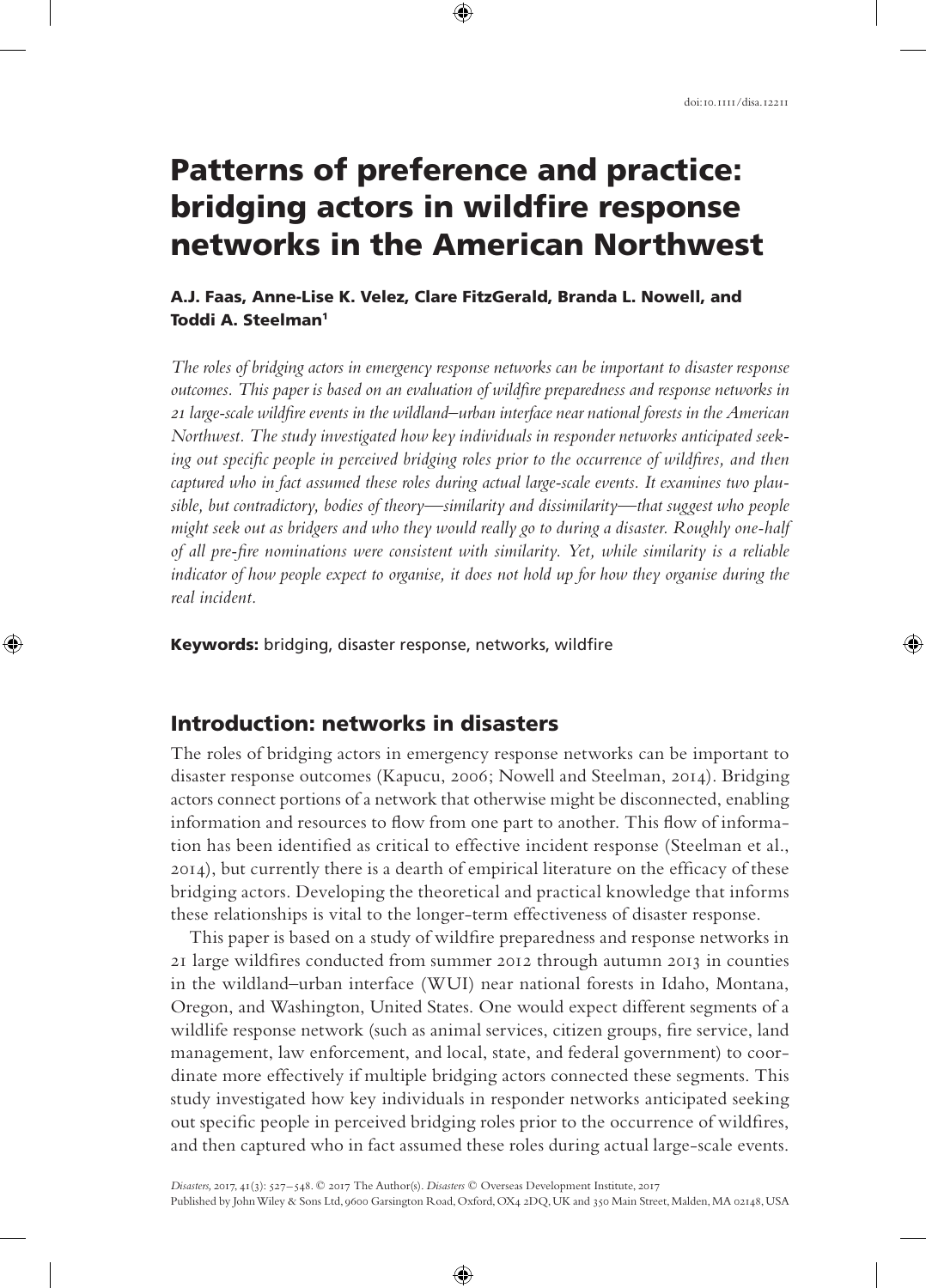It facilitates an exploration of the extent to which people's preferences for bridging actors approximated who actually played these roles in 21 different incident response networks. By understanding who people anticipated seeking out and then identifying who really played the role, the study permits more realistic planning for effective disaster response and contributes to understanding of the critical relational dynamics that remain central to disaster scholarship across multiple disciplines (McEntire, 2007).

## Entanglements and emergent networks in incident response

Wildfire has been recognised as a hazard in the American West since the earliest European settlements (Pyne, 2001; Carroll et al., 2006). In many ways, wildfires are exemplary of the types of human–environment relationships that have led many social scientists to question the extent to which environmental disasters can be considered as 'natural'. While the wilderness of the US and the conditions affecting fire susceptibility are the products of centuries of human activity that intensified with the westward expansion of European settlements (Anderson, 2006; Lightfoot et al., 2013), fires burning on wildlands frequently are vital to the ecological processes that sustain these natural systems. The potential for disaster arises when they spread to the intersection of wildland and human settlements, commonly referred to as the WUI. Importantly, it is not only wildfires that spread to human settlements; there has been a significant rise in recent decades in the number of human settlements in fire-prone wildland—an increase of 52 per cent between 1970 and 2007 (Theobald and Romme, 2007; see also Schoennagel et al., 2009). Moreover, the risk of wildfire disasters has mounted with anthropogenic climate change, which has contributed to an augmentation in the size and intensity of wildfires (Brown, Hall, and Westerling, 2004; Running, 2006).

The management of federal lands has long involved competing interests, with the tensions between various local groups, indigenous peoples, and federal land agencies characterised as 'collisions of worlds' (Anderson, 2006), especially in the American West. These issues have been reviewed extensively (Fedkiw, 1998; Krannich and Smith, 1998; Cuthane, 1981), with scholars noting that stakeholder groups have competing agendas vis-à-vis the management, consumption, and conservation of federal land resources (Fleming, McCartha, and Steelman, 2015). All of these stakeholders are dependent to differing degrees on a common set of natural resources, linking them via this mutual dependence. Although a number of stakeholders occasionally form cross-cutting alliances in advocating for particular land and fire management policies and strategies (McCarthy, 2002; Walker, 2003), the tensions and historical relations between these groups and organisations are particularly salient during largescale wildfire response, often because of matters of jurisdiction, trust, and insider– outsider frictions (Carroll et al., 2004, 2006). Hence, the production of wildfire risk by human activity—combined with the historical tensions and entanglements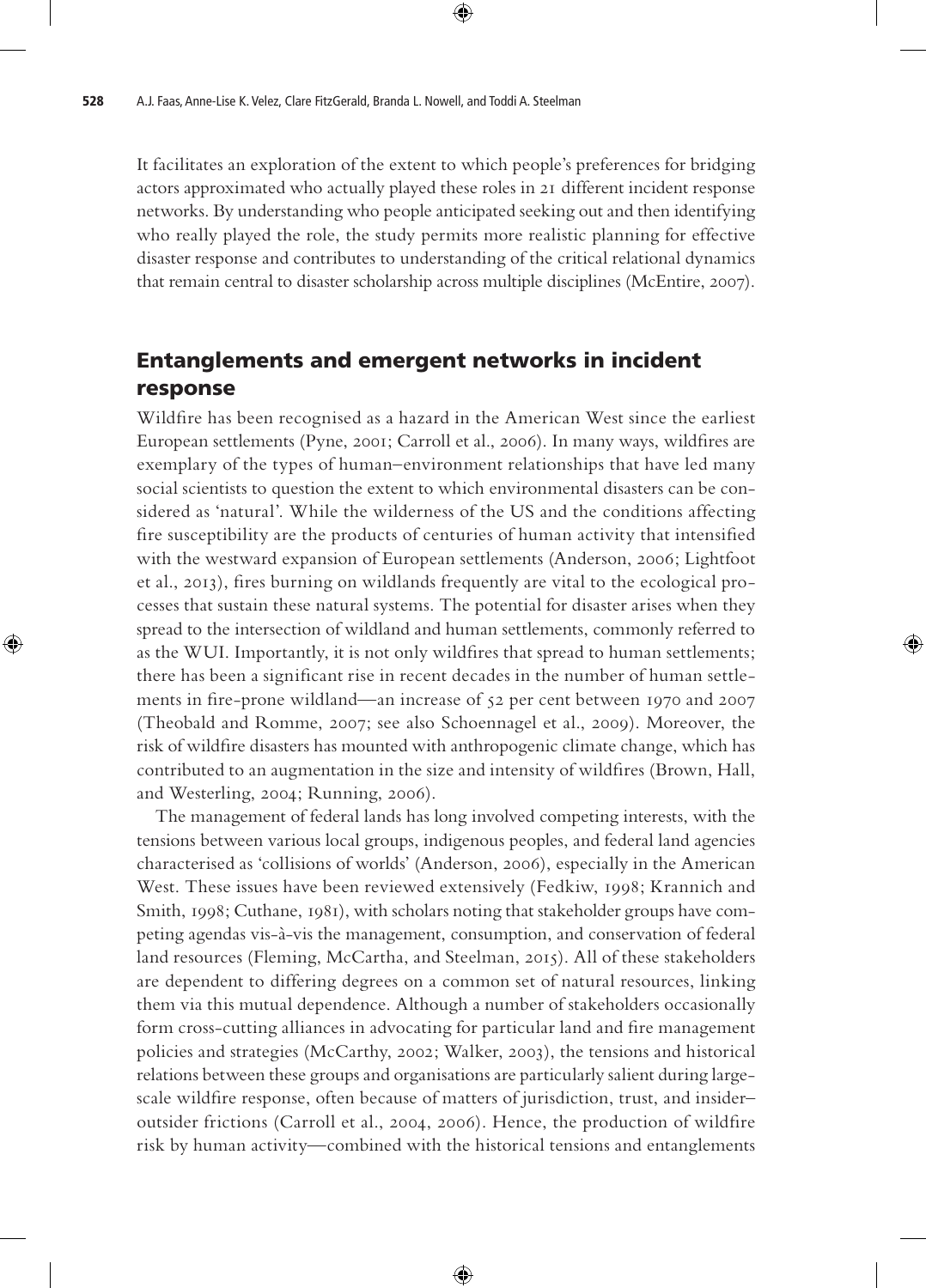concerning natural resource management, and the legitimacy of different agencies and stakeholder groups in the American West—has the cumulative effect of introducing relational dynamics as a core element of incident complexity, which makes the question of network bridging particularly salient in wildfire response.

The responder network has been defined as 'the collection of individuals, organizations, and agencies that have sustained involvement during the event who aim to serve the community in minimizing and coping with damages brought on by the disaster' (Nowell and Steelman, 2014, p. 235). While the network is ostensibly populated by organisations guided by impersonal rules, the organisations themselves are staffed by human subjects whose historical relations and perceptions come to bear in the practice of response. In a large wildfire response network, relational dynamics are critical elements that can be characterised by relationship complexity along with the competing interests of key stakeholders, thus making the need for bridging ties relatively important. Interaction and communication patterns in response networks are more emergent than programmed (Choi and Brower, 2006), yet they are not independent of previous institutional arrangements (Nowell and Steelman, 2014). Importantly, breakdowns in communication in one area of response networks have the potential to spawn cascading failures in other areas (Nowell and Steelman, 2014).

Since communication issues can result in problematic and potentially dangerous outcomes, there is an urgent need for research that can go beyond identifying barriers to effective network performance and begin to pinpoint actions and roles that can surmount these obstacles. Response networks in large wildfires are composed of local actors—emergency management and law enforcement, fire service, and sheltering agencies—and non-local actors—federal or state wildfire responders who may or may not be familiar with the region in which they work (Nowell and Steelman, 2014). The crisis-borne necessity of having local and non-local actors work together can create considerable tension, if not conflict. In their case studies of wildfire response in the American West, Carroll et al. (2006) found that a lack of mechanisms for bringing together the different orientations present in the response network resulted in disruptions in local interactions and increased conflict. Incident management teams (IMTs), which provide a paramilitary management infrastructure for the logistical coordination of federal, local, and state emergency responders and governmental and non-governmental agencies, are granted unusual levels of authority and are not necessarily beholden to local power structures and relationships (Carroll et al., 2006). Moreover, people in disaster-affected communities 'often think the rules and regulations of public safety and helping organizations are another intrusion into their already disrupted lives' (Carroll et al., 2006, p. 262). The Incident Command System—the organisational strategy for emergency response operations under the US National Incident Management System— sometimes is seen by local communities as a gap-creating process that inhibits community action in emergencies (Carroll et al., 2006). This paper examines some of the factors that might affect the bridging of these network gaps.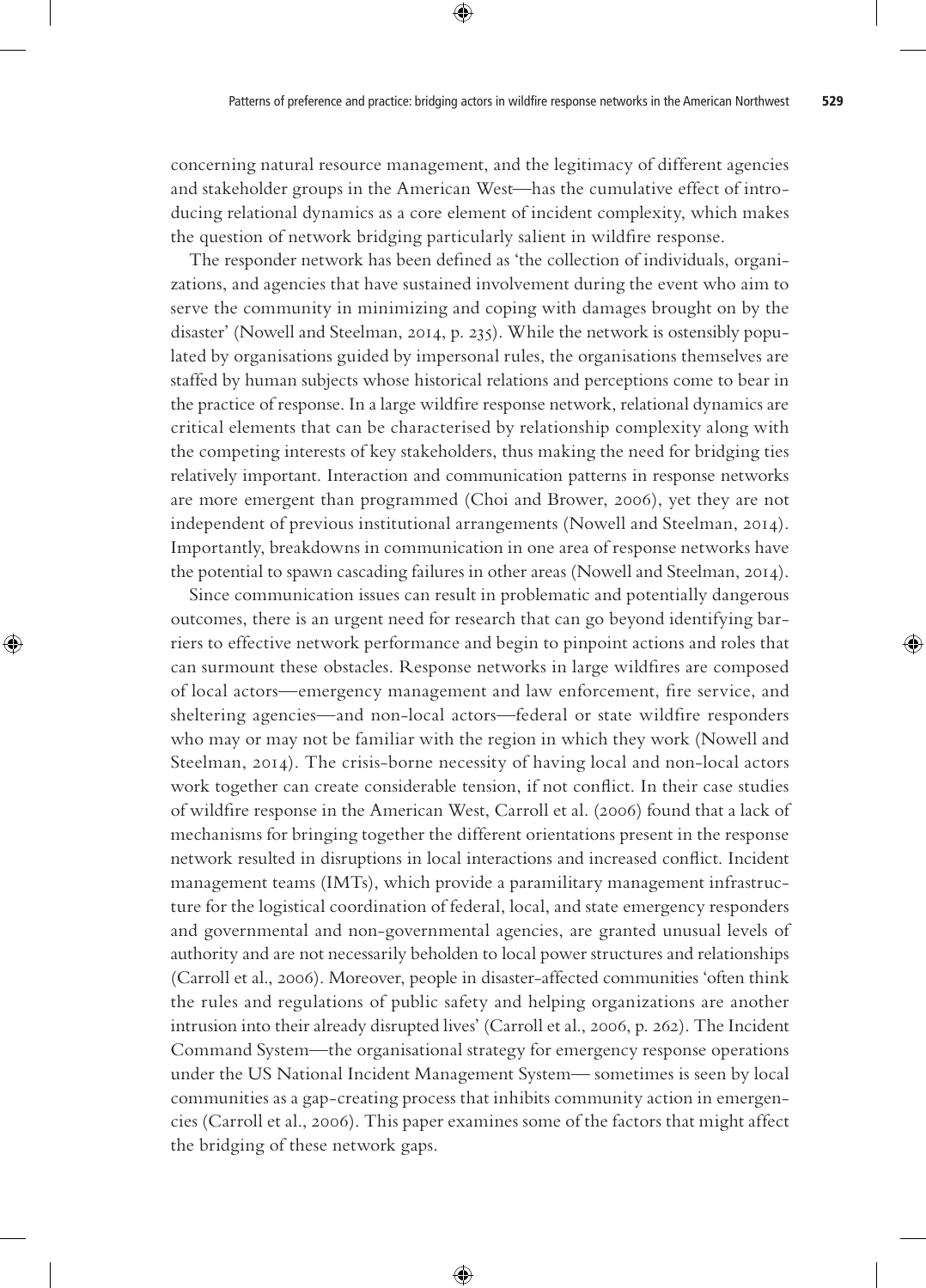# Bridges in wildfire response networks: trust, homophily, and embeddedness

Bridging actors connect disconnected actors and groups in a given network. Bridging processes entail fundamentally working across boundaries—specialisation, organisational, sectoral, scalar, and often geographic. Information-sharing is associated with increased learning capacity in partnerships (Manring, 2007) and cooperation can be more effective if there are ties that span multiple boundaries of geography, expertise, and ideology (Schneider et al., 2003). Actors who serve as bridges in networks, connecting different subgroups, have proven critical in facilitating the flow of information and influence (Burt, 1992; Kapucu, 2006) and have access to more diverse resources beyond their organisation, group, or jurisdiction than do other members of the network (Bodin, Crona, and Ernstson, 2006).

Two broad theoretical frameworks support different expected outcomes relating to who people might prefer as bridgers and who might actually fulfil these roles during a disaster (see Table 1 for a summary). The literature related to trust and familiarity suggests that people would likely see those with whom they are familiar and whom they trust as ideal bridgers in these situations (Powell et al., 2005; McCaffrey et al., 2013). Perceptions of who could and should play bridging roles are situated and based on, among other things, historical relations (Bryson, Crosby, and Middleton Stone, 2006), trust (Perrone, Zaheer, and McEvily, 2003; Lundin, 2007), homophily (Burt, 1992), and relational embeddedness (Nowell and Steelman, 2014). In an emergency, people tend to trust and act on messages that come from familiar sources, but those sources are not necessarily the most useful (Fitzpatrick and Mileti, 1991; Steelman et al., 2014; Velez et al., forthcoming).

Alternatively, the literature from policy (John and Christopher, 2000), administration (Steelman et al., 2012), environmental studies (Schultz, 2011; Heberlein, 2012), and organisational studies (Milward and Provan, 2000) points to several reasons why there might be a low correspondence between pre-incident preferences and the actual composition of networks during a wildfire incident. Nowell and Steelman

| <b>Similarity thesis</b>                                 | <b>Dissimilarity thesis</b>                                                                                                                                                                  |  |
|----------------------------------------------------------|----------------------------------------------------------------------------------------------------------------------------------------------------------------------------------------------|--|
| • People will likely see those with whom they are famil- | • There will be a low correspondence between pre-                                                                                                                                            |  |
| iar, who are similar to themselves (homophily), and      | incident preferences and the actual composition of                                                                                                                                           |  |
| whom they trust as ideal bridgers during a disaster.     | networks during wildfire incidents.                                                                                                                                                          |  |
| • These preferences are important and can help outsiders | • This is the result of novel and emergent network con-                                                                                                                                      |  |
| connect better to locals, but high levels of preference  | figurations in emergencies and operational priorities                                                                                                                                        |  |
| for similarity can impede network bridging.              | that override bridging priorities in some agencies.                                                                                                                                          |  |
|                                                          | • These factors may curtail the problems associated<br>with high levels of preferences for similarity, but exces-<br>sive dissimilarity could also negatively affect network<br>performance. |  |

#### **Table 1.** Similarity and dissimilarity theses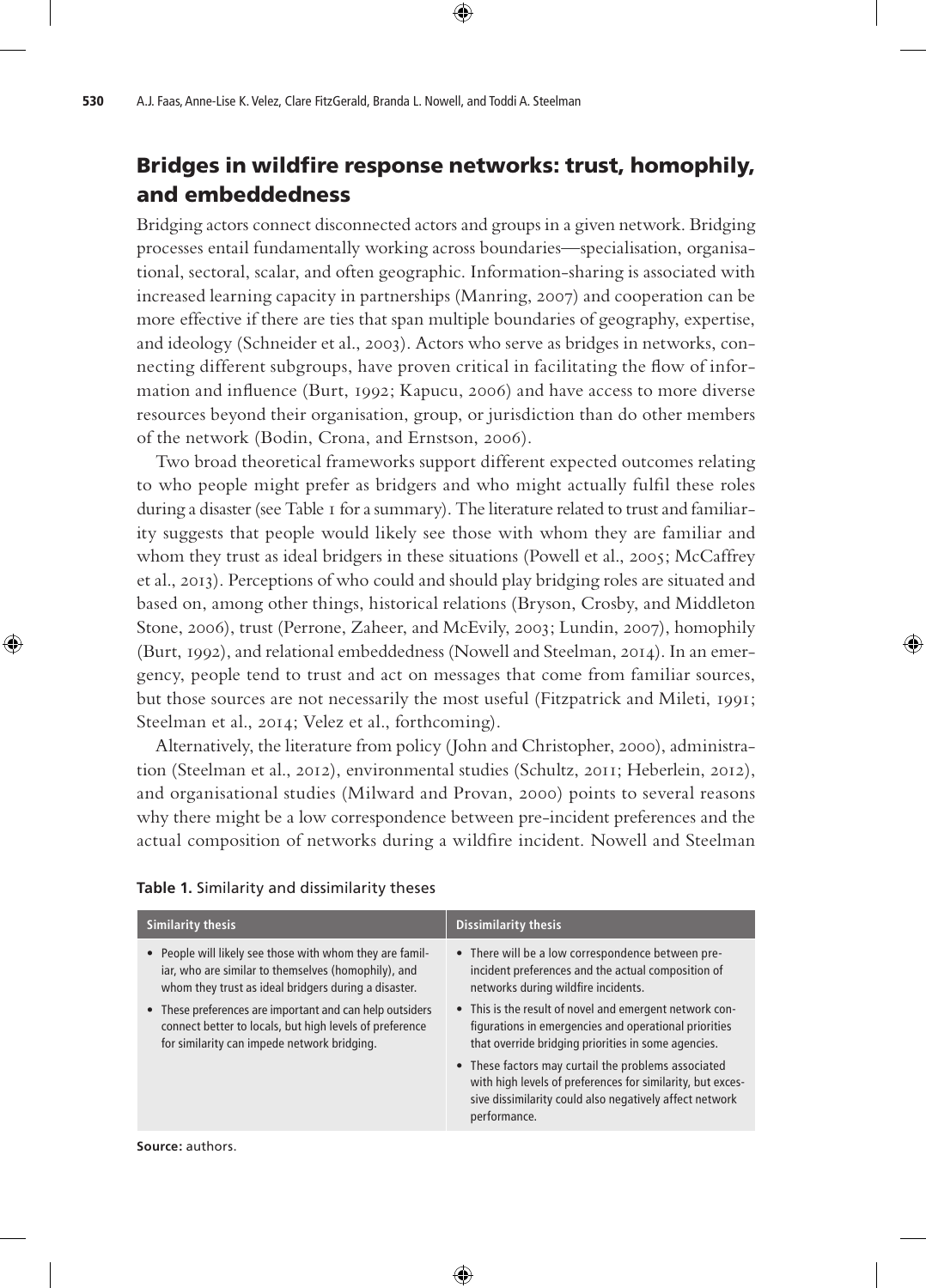(2014) shed preliminary light on this question in the context of communication networks, finding that relational embeddedness was a stronger predictor of communication networks during disasters relative to institutional embeddedness. However, there is no known research to date that assesses this question in the context of positions of brokerage. These unresolved tensions in the literature make a compelling case for empirical work to bring clarity to the theoretical literature, as well as to provide insight into practical action.

#### The similarity thesis: trust, homophily, and relational embeddedness

Trust is an important component in building relationships. In their review of 64 articles published between 2000 and 2008 on public acceptance of fire and fuel management, McCaffrey et al. (2013, p. 16) found that the two variables most commonly identified as increasing acceptance of procedures were familiarity with techniques and trust in people implementing the procedures. Burt (1992) established a direct connection between trust and homophily—a sociological principle that holds that people who have similar characteristics are more likely to interact with each other than people who are dissimilar (McPherson, Smith-Lovin, and Cook., 2001). A sizable body of empirical research has identified homophily as a core relational variable underwriting the formation of groups and organisations (McPherson, Smith-Lovin, and Cook, 2001; Petev, 2013), facilitating effective communication (Rogers, 2003), and the growth of inter-organisational collaboration (Powell et al., 2005). In addition, there is a wealth of empirical evidence that suggests that shared ties to organisations and collectives (Frank, 2009) or ideologies (Anderson, 1983) serve as powerful proxies for homophily in facilitating communication, interaction, and relationships.

Nowell and Steelman (2014) studied networks and interaction in three large wildfires in the American Southwest. They were interested in the extent to which two different types of embeddedness—relational and institutional—helped to predict frequency and the quality of interaction among responders during large WUI wildfires. In their model, relational embeddedness referred to the extent to which individual responders had direct, personal relations prior to the incident, whereas institutional embeddedness referred to the extent to which individuals had shared affiliations or roles. They found that both factors contributed to higher frequency of and/or improved interaction in emergent response networks, but relational embeddedness (familiarity) played a stronger part than did institutional embeddedness (similarity). In a finding consistent with the homophily principle, institutionally embedded actors were more likely to interact with one another during wildfire incidents, but this was not associated with less problematic communication (Nowell and Steelman, 2014, pp. 17–18). Specifically, they found that those with institutional embeddedness but no relational embeddedness were more likely to experience problematic communication; that is, perceived similarity when not tempered by personal familiarity was associated with more problematic communication.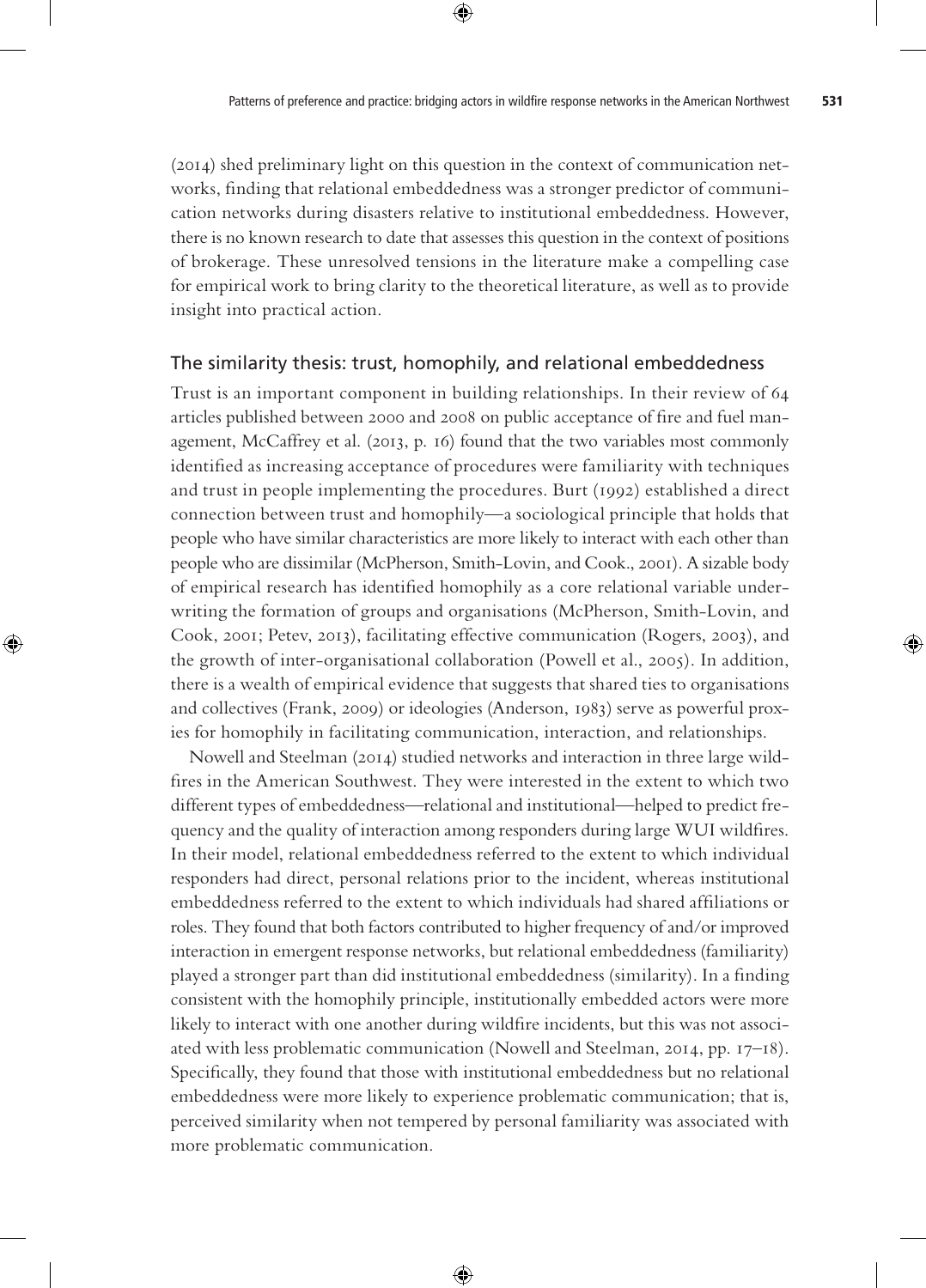## The dissimilarity thesis: why one might see differences in anticipated versus actual bridgers

Bridging actors not only connect those who are disconnected, but also they are more likely than others to connect *dissimilar* actors and organisations (Coser, 1975, p. 257; Granovetter, 1982, p. 108). The multiple cultural, functional, jurisdictional, and social differences in disaster response networks in many ways require some degree of bridging to facilitate coordinated action across pre-existing divisions. Thus, a universal tendency towards homophily might conceivably be counterproductive, as bridging is counter to the emergent concretisation of boundaries one might expect from high levels of homophilic preferences.

There are, however, four key reasons why one might expect differences in anticipated versus actual bridgers in wildfire incidents. First, it is known that plans that outline what responders expect to happen during an incident frequently do not reflect what *actually* occurs (Choi and Brower, 2006; Kapucu, 2006). This finding has opened up an important area of inquiry into the relationship between preferences and expectations in advance of an incident and the realities of what takes place during one. To date, progress on this research agenda has been modest. Choi and Brower (2006), for instance, found significant decoupling between formalised plans for who *should* be the primary point of contact for a given emergency response function and responder expectations about who they *would likely* go to during an incident. However, to date, no study has looked at whether those who are most trusted to fill the role ahead of an incident reflects who actually does so during an event.

Second, in complex networks, it is highly unlikely that any single actor or organisation will meet all needs and expectations as a bridging actor (John and Christopher, 2000). Different actors in a network might exhibit different or even conflicting preferences for who should occupy such roles; hence, members of Group 1 may prefer bridging Actor A when collaborating with Group 2, whereas Group 2 may prefer bridging Actor B. The complexity of this scenario mounts markedly with increased network size, as with wildfire response networks composed of emergency responders, law enforcement personnel, officials from local, federal, and state agencies, and members of federal land agencies (such as the US Bureau of Land Management and the US Forest Service (USFS)), IMT personnel, and representatives of the media. In other words, as the network gains more members, and as there is more overlap in responsibility within the network, it becomes more likely that different groups will prefer different bridging actors. Identifying effective bridging actors, therefore, often is complex, and pre-incident expectations do not always match the features and structure of an emergent, incident-based network.

Third, although trust may be a core variable in explaining the preference for some bridging actors over others, operational factors come into play as well. John and Christopher (2000), for instance, claim that organisations tasked with directly managing programmes are not likely to be effective intermediaries in network cooperation. For example, fire service agencies have very specific and time-sensitive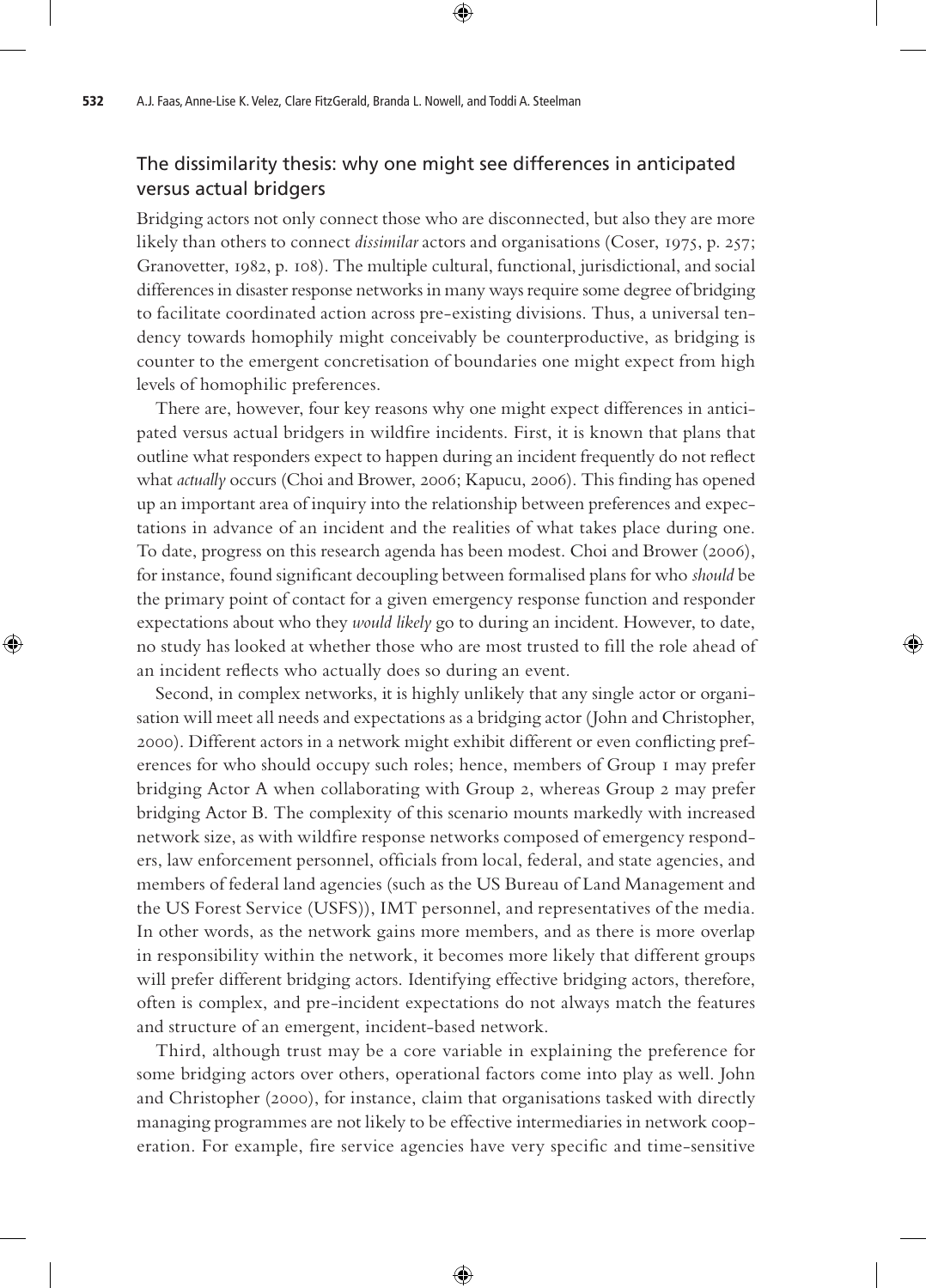responsibilities to fight wildfire or to protect structures and populations in the WUI and consequently simply might not have the time and wherewithal to assume key leadership functions in facilitating coordination with IMTs and the greater incident response network. In contrast, Milward and Provan (2000) studied governing networks of public agencies, specifically comparing and contrasting four contracted non-profit systems that offered mental health services in communities across the US (see also Provan and Milward, 2001). They found that organisations that produced at least some of the services in the system were more effective at governing a set of providers than principals that governed but did not have any kind of operational role.

Fourth, when anticipating what one would do in a disaster, attitudes may differ from behaviour because individuals are (frequently quite suddenly) enmeshed in a completely different social network during the disaster than before it. People may have attitudinal preferences for courses of action, but a wealth of mitigating factors may contribute to a behavioural divergence from those attitudes (Schultz, 2011; Heberlein, 2012). As it stands, there is a dearth of empirical research on the divergence of attitude and behaviour in the context of disaster response networks. One exception is a study by Steelman et al. (2012) who surveyed 873 residents in five large wildfire settings in the American West in 2009 and 2010 to explore the types of information that people want, trust, and use during a wildfire. They found that the sources that were utilised prior to the events were correlated positively with the sources employed during the fires, but that there were significant gaps between sources used and sources that were perceived as most useful or trustworthy. This underscores the earlier point that it is reasonable to expect a lack of correspondence between preferred and actual bridging ties, and such incongruence could have important implications for response network performance.

## **Methodology**

Data for this study were drawn from a larger longitudinal study of factors that influence incident response to wildfires in the American West.<sup>2</sup> This paper concerns data collected at two time points. First, to assess the correspondence between preferred and actual bridging ties in wildfire incidents, we captured initially the actors and organisations viewed by local government and incident response agencies as ideal bridging actors in large wildfires involving IMTs prior to the 2013 wildfire season. Second, we ascertained the types of actors and organisations identified by local government and incident response agencies as having performed the roles of bridging actors in 21 large wildfires in the study region. Next, we compared the pre-fire season findings with the during-fire season findings to pinpoint and explain patterns of correspondence and differences in pre-fire ideals and actual incident roles. Finally, we explored patterns in the types of actors and organisations that were highlighted by different respondent groups.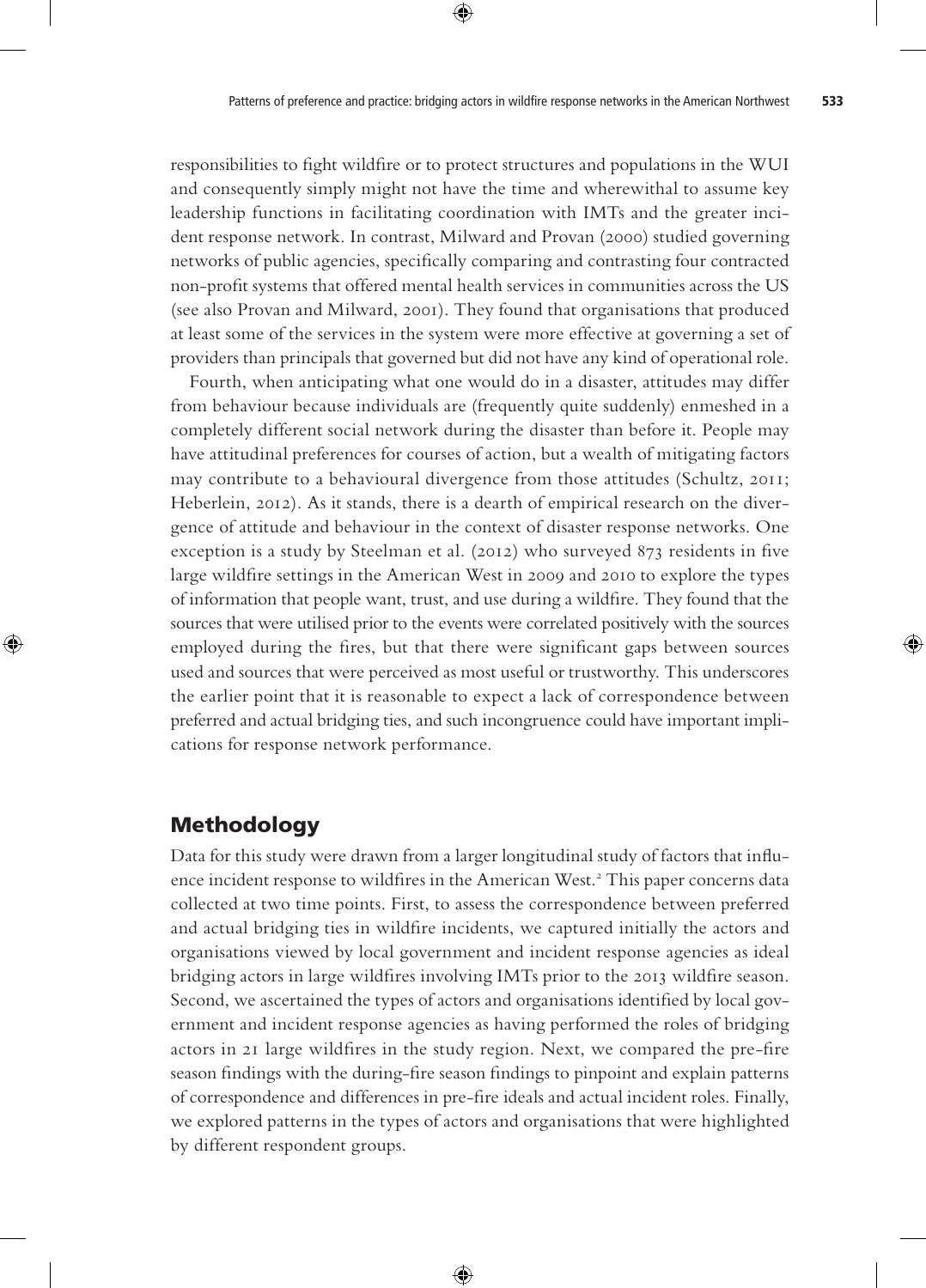#### Data and sample

#### *Pre-fire survey*

We conducted a survey of county/municipal disaster response agency leaders from 109 counties determined as at-risk of wildfire in Idaho, Montana, Oregon, and Washington in the autumn/winter of 2012–13. These local agencies included responders such as animal rescue, the American Red Cross, county offices of emergency management (OEMs), county sheriffs, and fire departments, as well as local government offices, such as county commissioners, mayor's offices, and municipal and county administrators. We contacted a total of 1,801 individuals and subsequently received 706 surveys, resulting in a response rate of 45 per cent ( $n=654$ ) at the organisation level, and 39 per cent at the individual level, which is consistent with webbased survey response rates (cf. Baruch and Holtom, 2008). Non-response analysis indicated that this sample over-represented the fire service (44 per cent) and municipal government (20 per cent) and under-represented the county government (12 per cent), law enforcement (8 per cent), and animal services (4 per cent). Furthermore, county OEMs were under-represented (12 per cent), but unlike other agency types, there was only one OEM office per county and the OEM response rate (64 per cent) was more than 20 per cent higher than any other category.

#### *Post-fire survey*

A total of 21 significant fire events occurred in the pre-fire survey sample region during summer 2013. We invited organisations from all counties that participated in the pre-fire survey that experienced a significant fire event that threatened human populations<sup>3</sup> during summer 2013 to take part in a post-fire survey in early autumn 2013 and sent surveys to all agency leaders who were actively involved in incident response. Ultimately, we identified a total of 329 organisations or units (such as USFS districts) and 805 individuals for all 21 incidents. The final response rate was 60 per cent at the organisation level  $(n=196)$  and 58 per cent at the individual level (n=478). For this study, we included only local responders from those 19 counties that were part of the pre- and post-fire samples, decreasing the total number of agencies to 134 and total respondents to 159 for both samples combined. Non-response analysis indicated that county OEM, county government, fire service, law enforcement, and state government constituted 67 per cent of the post-fire survey sample, whereas all others combined represented less than 33 per cent.

#### Measures

#### *Trusted community bridgers before a fire*

To locate potential bridging actors in pre-fire responder networks, we analysed first which actors and organisations different members of a potential response network were likely to trust. As part of the pre-fire survey, we asked leaders the following question: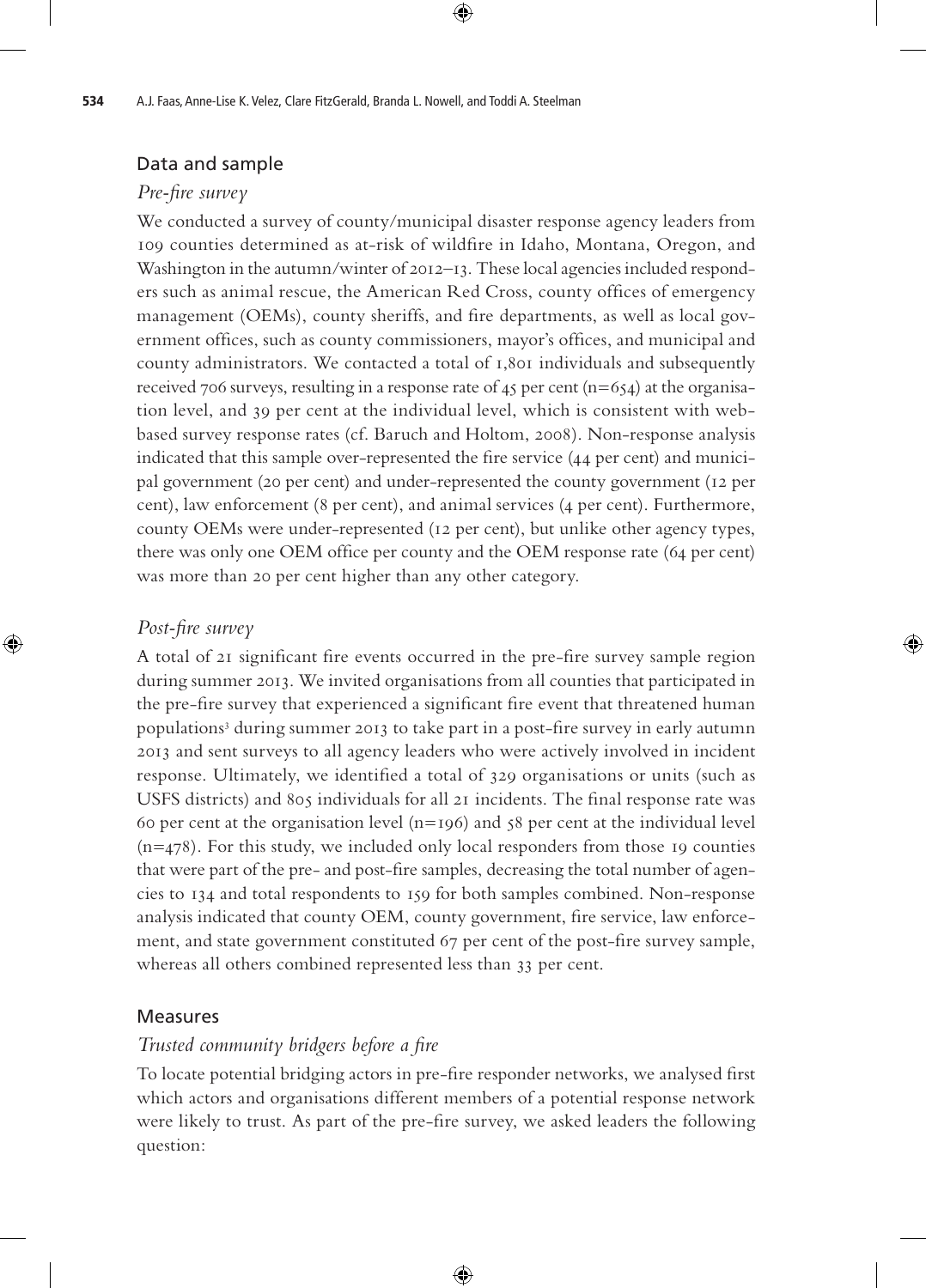*During a large-scale wildfire event, Type I or Type II Incident Management Teams (IMT) are often brought in from outside the area to manage the incident and may have limited local knowledge. Imagine an IMT has arrived and requested that one person be assigned to the IMT who could serve as a community liaison. The role of the community liaison would be to help inform the IMT about local conditions, contacts, priorities, culture, and politics.* 

- *1. Is there a person in your community or within the local USFS that you would trust to play this role? (Yes/No)*
- *2. If yes, in the spaces below, please list the titles of up to three people and their associated organisation/agency (if applicable) that you feel would be the best person to serve as a community liaison to an incident management team from outside the area.*

#### *Actual community bridgers during a fire*

The post-fire survey elicited data on a range of variables, including multiple aspects of network interaction and performance during the incident. This study focused on two open-ended questions on bridging actors active during the event, put to all respondents:

*Over the course of the incident, were there one or more local individuals within the USFS or other host and co-operator agencies that were particularly helpful to you in understanding how to work most effectively with an IMT? If yes, please list them below. [IMT bridge]*

*Over the course of this incident, were there local individuals within the USFS or other host and co-operator agencies who took a leadership role in helping to maintain effective communication and coordination among the different agencies/organisations? If yes, please list them below [Network leader]*

#### *Coding types of agencies*

The resulting database consisted of 244 *pre-fire* nominations of trusted bridgers from 102 respondents in 19 counties. It also included 117 nominations of actual bridgers to the IMT and 79 nominations of network leaders in actual events during the 2013 fire season.

The first stage of analysis was to code each agency in the response networks according to organisation type (such as county OEM, municipal government, and federal land agency)—Table 2 contains a full list of agency types and nominations collected from each type for our surveys. We then applied these codes to the organisational affiliations of individuals nominated as bridges in the pre- and post-fire surveys. Using a standard network analysis format, we linked characteristics of nominators and nominees for both pre- and post-fire nominations in the database to evaluate patterns in who nominated whom.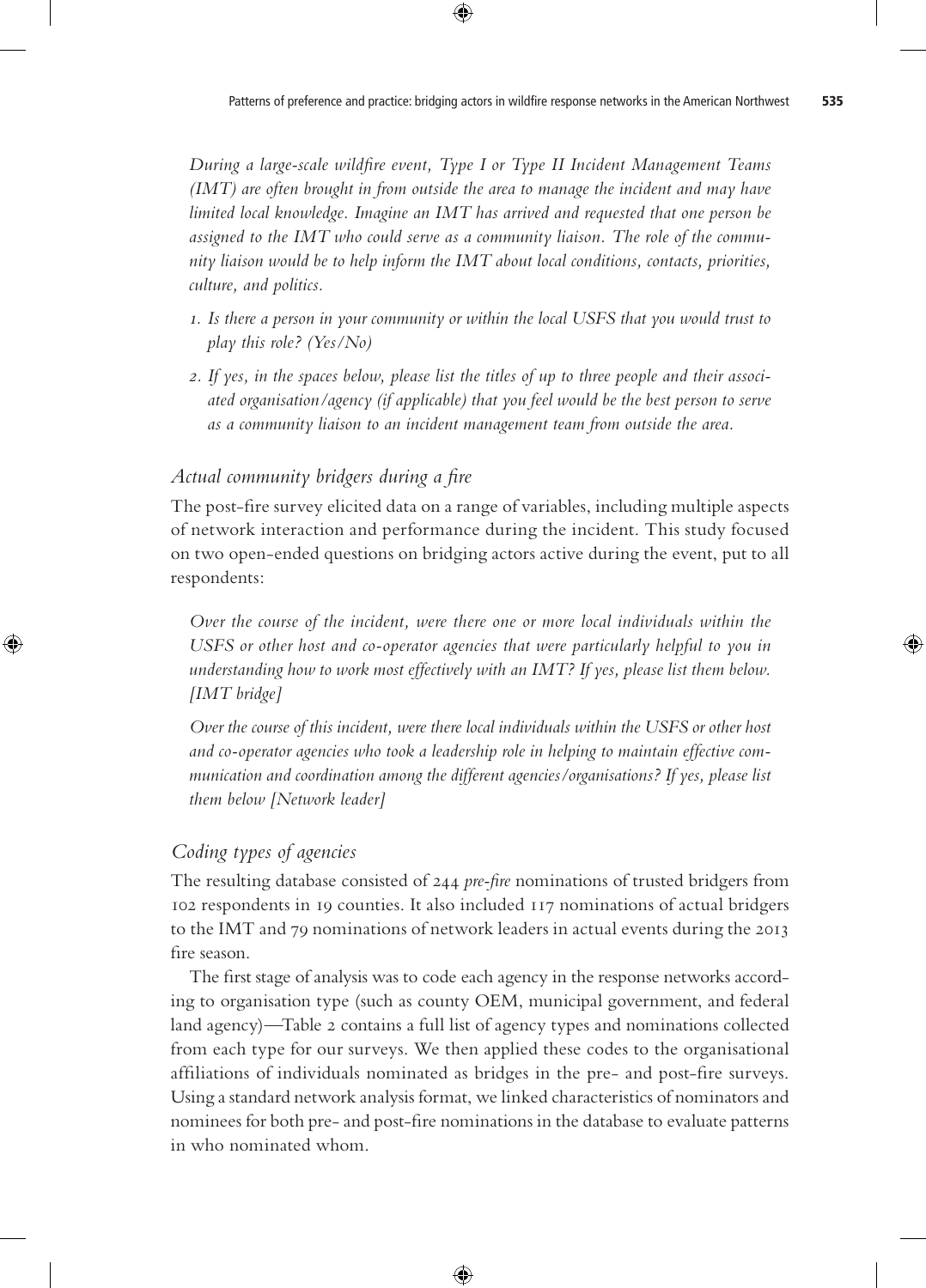| Nominating agency type                                                                              | <b>Pre-fire IMT</b><br>liaison nominations | <b>Incident-based IMT</b><br>liaison nominations | <b>Incident-based network</b><br>leader nominations |
|-----------------------------------------------------------------------------------------------------|--------------------------------------------|--------------------------------------------------|-----------------------------------------------------|
| Animal services                                                                                     | 8                                          | $\mathbf{0}$                                     | $\mathbf{0}$                                        |
| <b>County OEMs</b>                                                                                  | 29                                         | 13                                               | 9                                                   |
| County governments                                                                                  | 17                                         | 13                                               | 6                                                   |
| Fire service                                                                                        | 102                                        | 40                                               | 33                                                  |
| Law enforcement bodies                                                                              | 19                                         | 19                                               | 17                                                  |
| <b>Municipal governments</b>                                                                        | 69                                         | $\overline{3}$                                   | $\mathbf{1}$                                        |
| Human services (such as the<br>American Red Cross, emergency<br>medical technicians, and hospitals) | $\star$                                    | 10                                               | 13                                                  |
| Federal land agencies                                                                               | $\star$                                    | $**$                                             | $* *$                                               |
| Landowners                                                                                          | $\star$                                    | $\overline{7}$                                   | $\mathbf{0}$                                        |
| State governments                                                                                   | $\star$                                    | $**$                                             | $**$                                                |
| State land agencies                                                                                 | $\star$                                    | 8                                                | $\mathbf{0}$                                        |
| Miscellaneous non-governmental<br>organisations                                                     | $\star$                                    | $\overline{4}$                                   | $\mathbf{0}$                                        |
| <b>Utilities</b>                                                                                    | $\star$                                    | $\mathbf{0}$                                     | $\mathbf{0}$                                        |
| <b>Total</b>                                                                                        | 244                                        | 117                                              | 79                                                  |

**Table 2.** Total nominations from each agency type

**Notes:** \* Not surveyed—included only for reference to agency type; \*\* Survey responses excluded from present analysis for comparability with pre-fire sample.

**Source:** authors.

## Findings

## Which agencies were most trusted ahead of the fire season to bridge between local responders and federal outsiders?

Figure 1 displays nomination rates per organisation type for pre-fire nominations for IMT bridge liaisons, incident-based IMT bridge liaisons, and incident-based interagency bridges. When looking at these results, it is important to remember that pre-fire nominations were to identify individuals in their community or within the local USFS whom they would trust to bridge between the local and federal (IMT) responders. For pre-fire bridge liaison nominations, individuals in professional fire service roles were nominated most frequently by far, with 40 per cent of all nominations. The second most frequently nominated agency types, federal land agencies and municipal governments, received 13 and 12 per cent of total nominations, respectively, followed closely by law enforcement bodies and county OEMs. All others (such as local landowners, human services, and state land agencies) together received only 13 per cent of nominations combined. Many respondents seemed to put their trust in county leaders. Although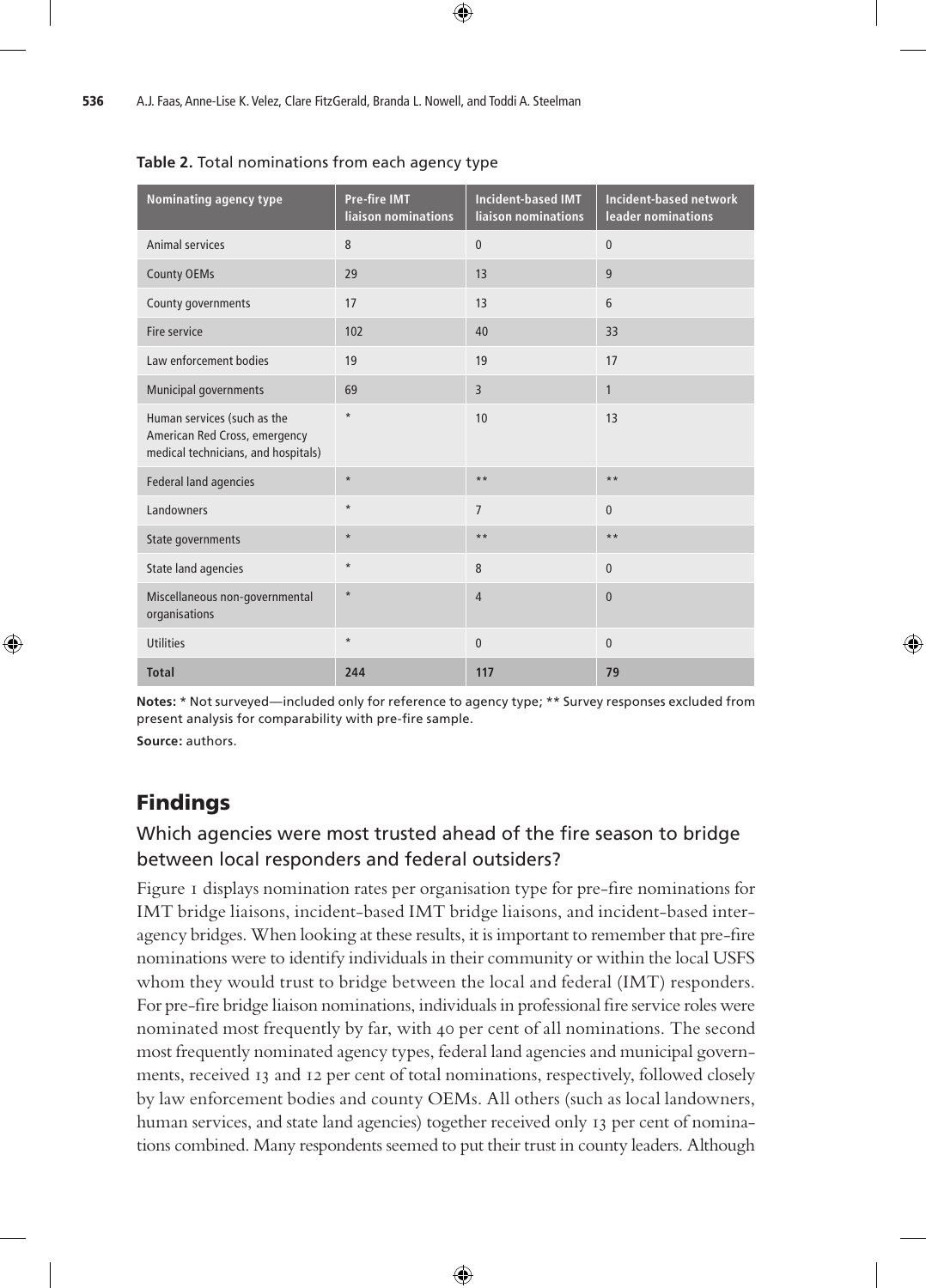





locally-based federal land agencies were the second most frequently nominated agency types in the pre-fire survey, local agencies, when taken together (fire service, human services, landowners, municipal and county governments, and OEMs), accounted for 84 per cent of all nominations of trusted bridgers ahead of the 2013 fire season.

## Which agencies bridged between local responders and federal outsiders during the 2013 fire season?

Post-fire respondents were asked whether there were one or more local individuals within the USFS or other host and co-operator agencies that were particularly helpful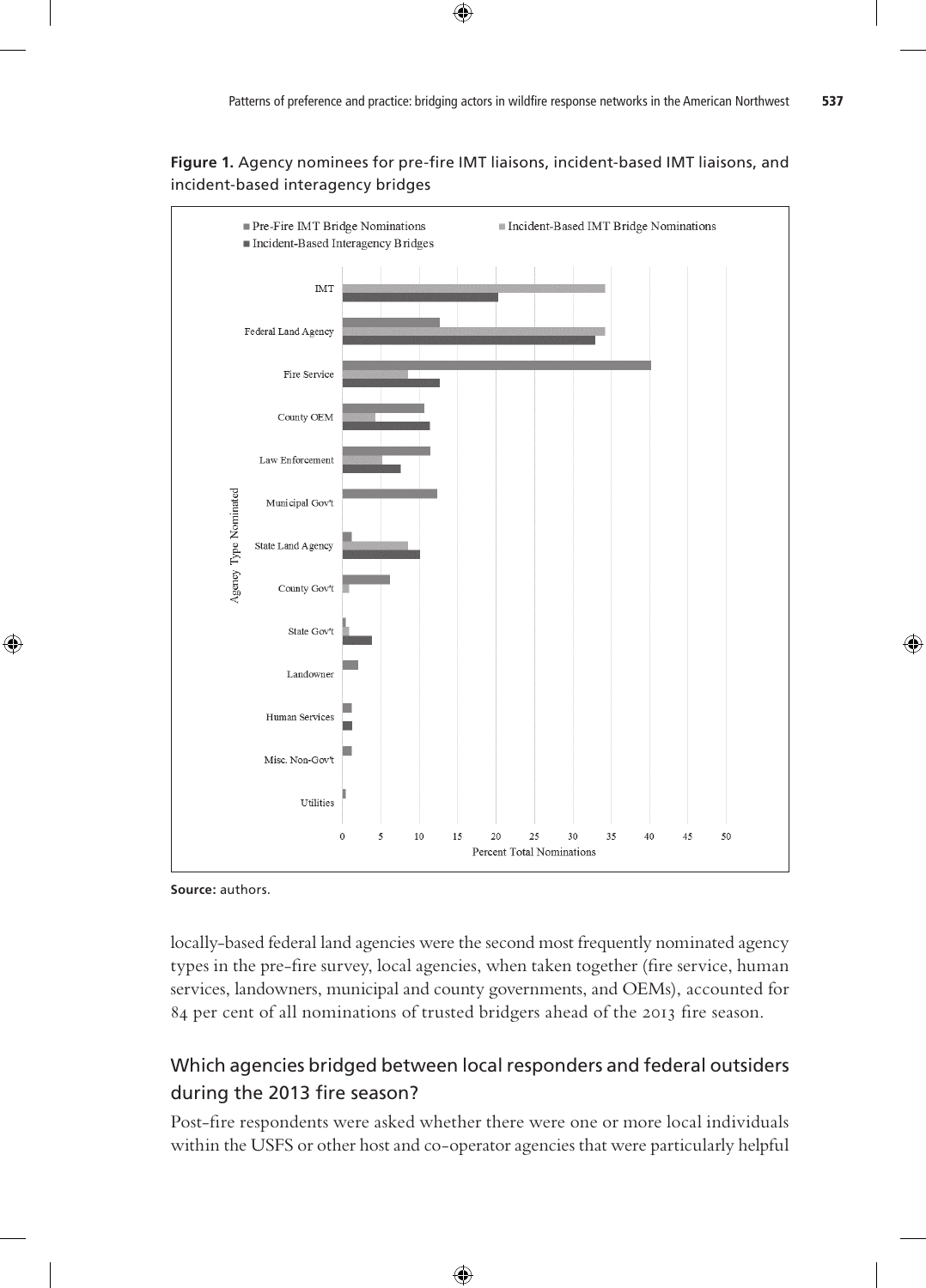to them in understanding how to work most effectively with an IMT over the course of the event. Overwhelmingly, the most frequently nominated agency types to serve as bridges to the IMT during wildfires were individuals with federal land agencies (34 per cent). An equal percentage of nominations pertained to non-bridging ties directly to IMT personnel. Individuals in other types of entities each received less than 10 per cent of nominations and a total of 32 per cent of nominations combined.

## Which agencies emerged in promoting coordination among the responder network during the 2013 fire season?

The types of agencies nominated as interagency bridges were similar to those nominated as IMT bridges. When respondents were asked whether there were local individuals within the USFS or other host and co-operator agencies who assumed a leadership role to help maintain effective communication and coordination among the different agencies and organisations responding to an event, a total of 79 nominations were received. While the order of nominations differs somewhat, the top six were the same as those for bridges to IMTs. As with the latter, nominations for interagency bridges were most frequently for individuals in federal land agencies (33 per cent), followed by individuals in IMT roles (20 per cent). Nominations for individuals in fire services were the third most common type (13 per cent), followed by county OEM (11 per cent) and state land agencies (10 per cent). Other agency types received less than 10 per cent of total nominations.

#### Who trusts whom to serve as a bridger?

The study was concerned with examining whether there were patterns in the types of agencies nominated by different respondent agencies. To do so, we generated a network graph of agency nominators and nominees (see Figure 2). In total, 45 per cent of respondents nominated bridges from the same agency type as their own in the pre-fire survey, indicating a relatively high tendency towards homophily in bridging actor preferences and trust (shown as loops in Figure 2). Interestingly, of the 244 pre-fire nominations, 53 per cent (n=130) of them specified a person's name for the liaison they were nominating, indicating that they had some degree of personal familiarity—or relational embeddedness (Nowell and Steelman, 2014)—with nominees. Fire service and municipal governments most frequently nominated IMT liaisons within their own respective agencies, although one can see that county government, county OEM, and law enforcement personnel also nominated agencies within their own type, albeit to a lesser extent. The most central agency types in the network—county government, fire service, and law enforcement—are those that received the overall greatest number of ties. Looking at the diversity of nominating agencies (shown by node size), though, one can see that county OEM and federal land agencies were perceived and trusted as bridging actors by a notable range of agency types, yet their overall frequency of nomination was less than the more central agencies.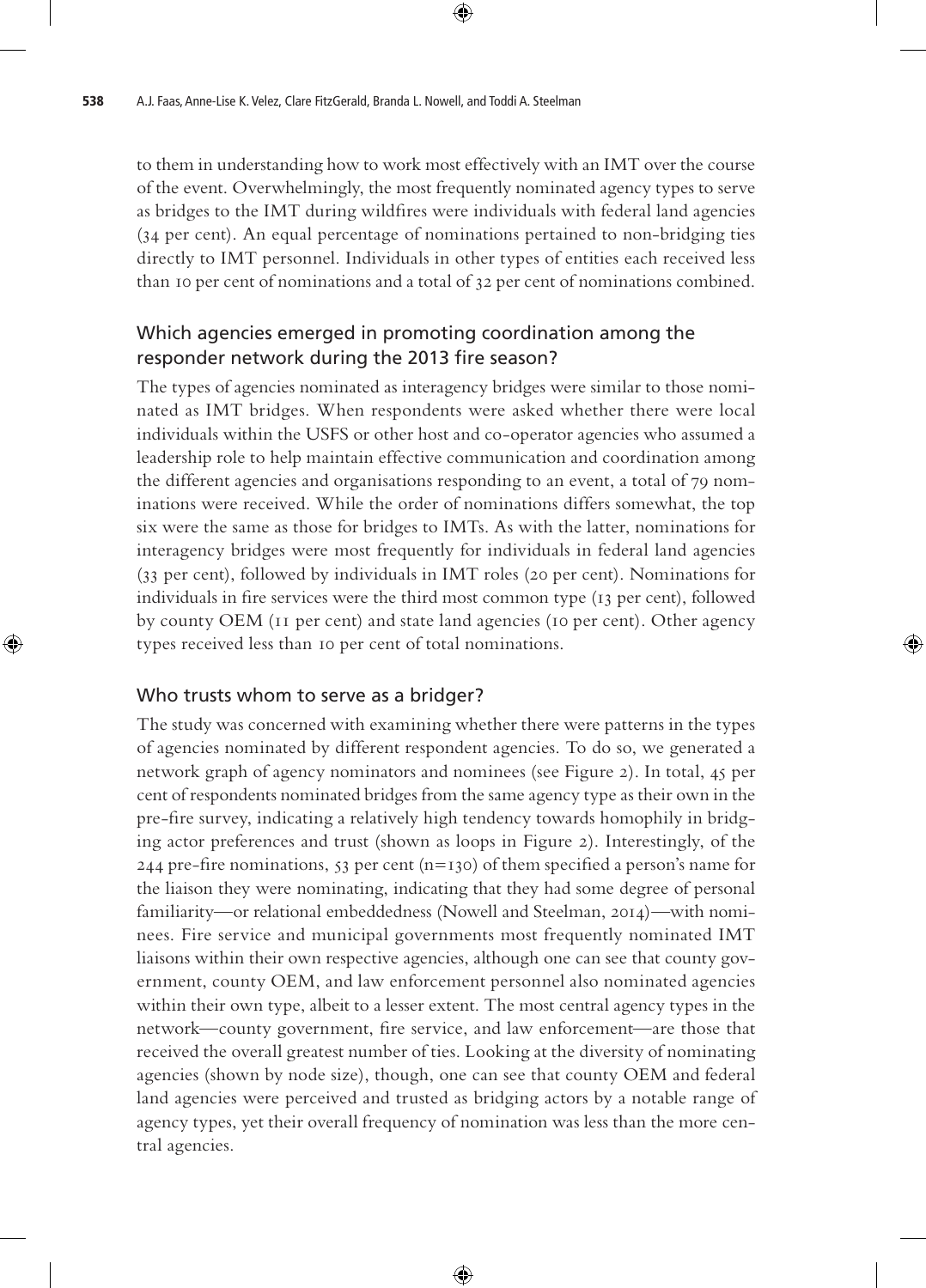

**Figure 2.** Network graph of IMT liaison nominations prior to the fire season

**Notes:** arrows indicate the direction of nominations; size indicates the number of agency types nominating (0–1, 2, 3, 5); line numbers indicate the number of nominations from sending agency type to receiving agency type (dyadic); centrality is the overall number of ties; and black agency types are local and grey agency types are supra-local or mixed local–supra-local. **Source:** authors.

#### Who was a bridge for whom during the incident?

Figure 3 is a network graph of agency type nominators and agency types nominated as having served as intermediaries between nominators and IMTs in their respective wildfire incidents. Overall, only three per cent of respondents named bridging actors from their own agency type, indicating a much lower tendency towards homophily than in the pre-fire nominations (45 per cent). One noteworthy pattern in the incident-based IMT bridge nominations is the low level of bridging in the network overall (indicated by the centrality and diversity of direct ties to IMTs). Another notable pattern is the increased centrality and diversity of bridging ties through federal land agencies. Agency types previously central to the pre-fire nomination network—county government, fire service, and law enforcement—were decidedly marginal as bridging actors in the incident-based networks. One can see, too, that state land agencies emerged as more central and frequent bridging agencies during wildfire incidents.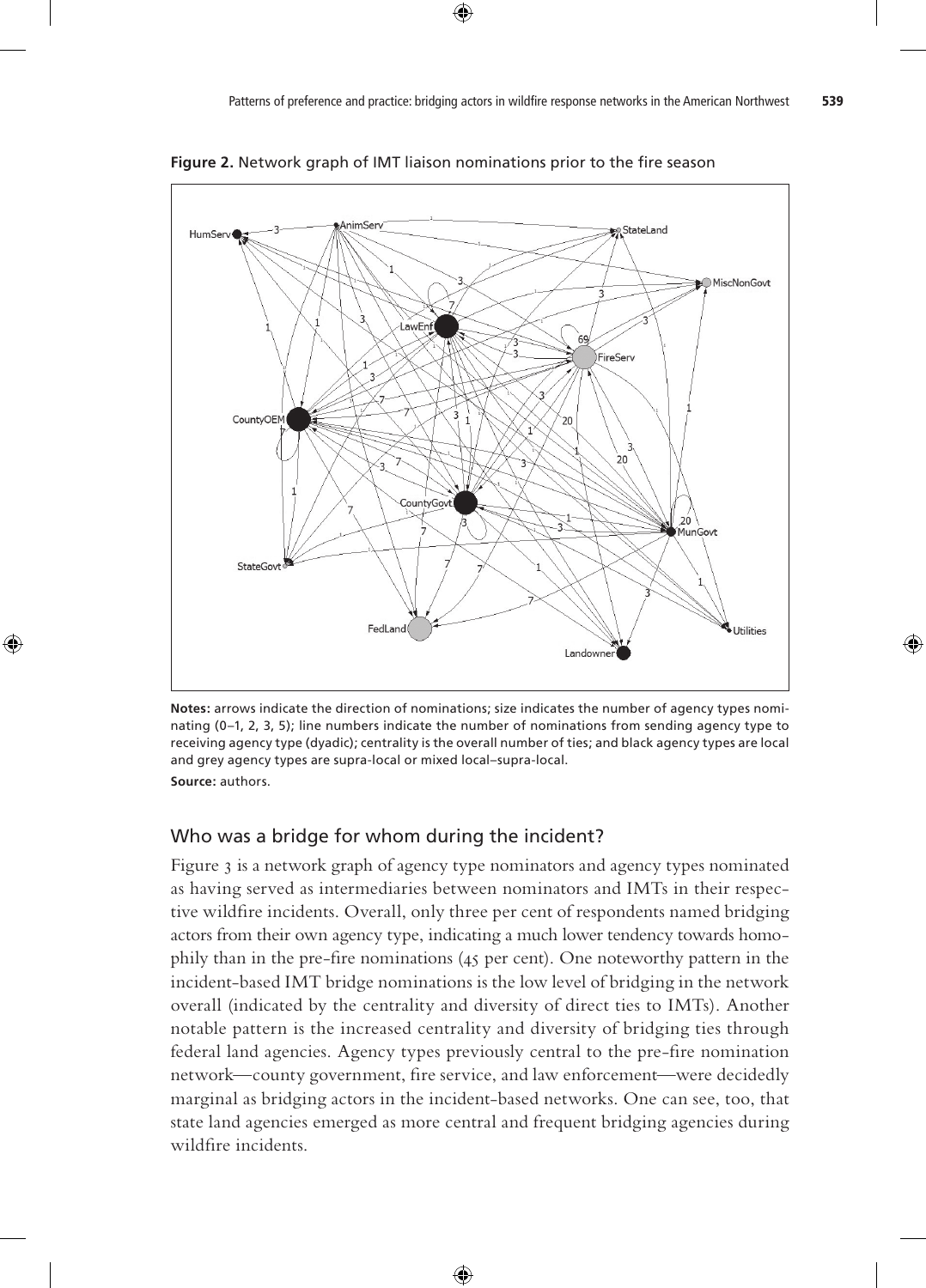

**Figure 3.** Network graph of IMT bridges during wildfire incidents

**Notes:** arrows indicate the direction of nominations; size indicates the number of agency types nominating (0–1, 2, 3, 5); line numbers indicate the number of nominations from sending agency type to receiving agency type (dyadic); centrality is the overall number of ties; and black agency types are local and grey agency types are supra-local or mixed local–supra-local. **Source:** authors.

#### Who was viewed as a network leader and by whom during the incident?

Next, we identified patterns of agency type nominations by respondents from each agency type in the sample (see Figure 4). Overall, seven per cent of interagency bridges were from the same agency type as the respondents (slightly higher homophily than IMT bridges during the fire, but still much lower than the 45 per cent of pre-fire nominations). Homophilic nominations came primarily from the fire service and law enforcement, with one from within human services. Here one can see that county OEM emerged as the most central agency type, although OEM offices themselves principally identified federal land agencies as network leaders and federal land agencies were nominated by a greater range of agency types than was the case for OEMs (designated by node size). Interestingly, IMTs were less central and enjoyed less diversity with respect to nominations as network leaders than they did as direct ties to agencies in the network in the IMT nominations. Finally, state land agencies retained a noticeable degree of centrality and diversity in both incident-based networks.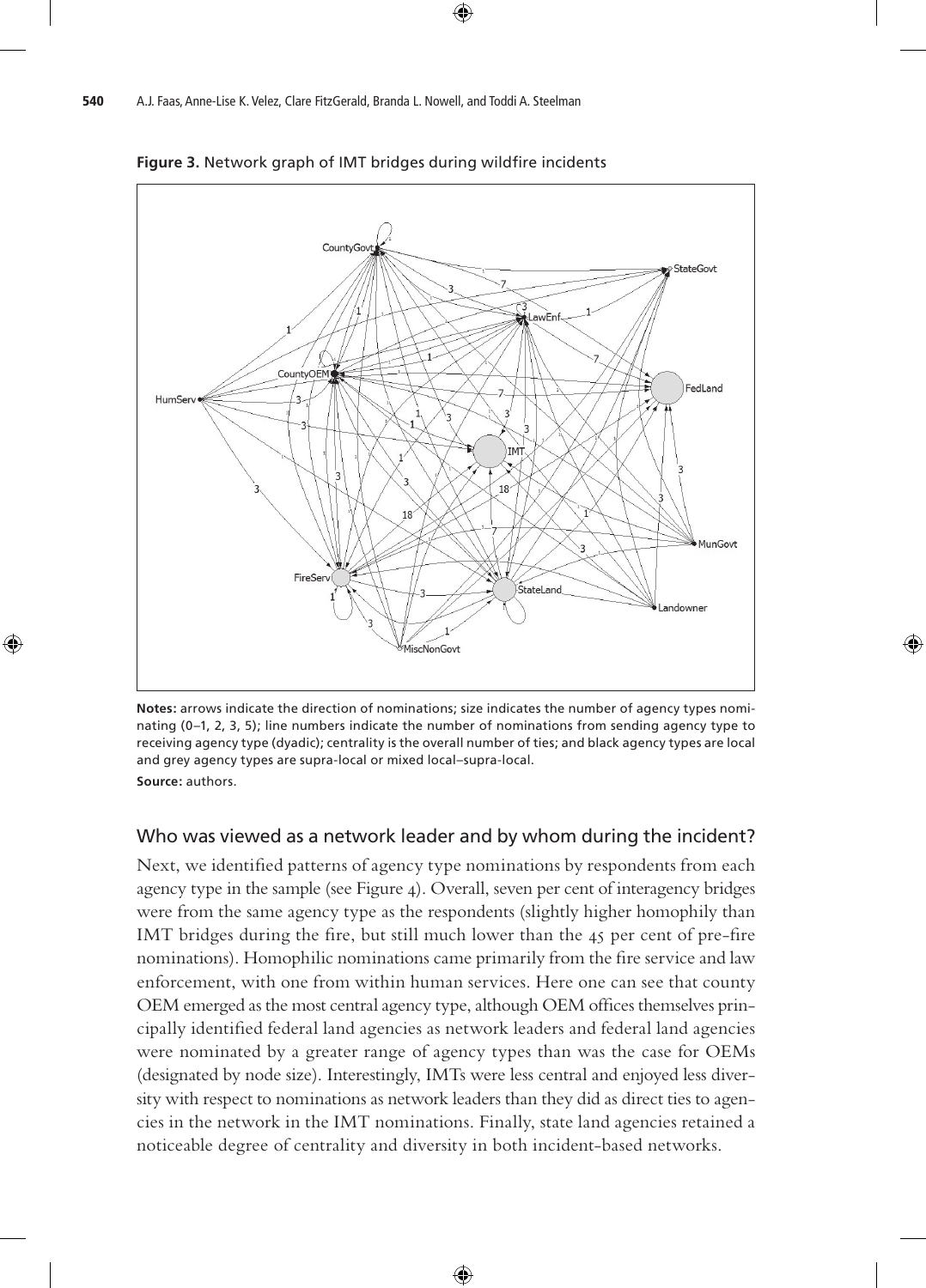

**Figure 4.** Network graph of interagency bridges during wildfire incidents

**Notes:** arrows indicate the direction of nominations; size indicates the number of agency types nominating (0–1, 2, 3, 5); line numbers indicate the number of nominations from sending agency type to receiving agency type (dyadic); centrality is the overall number of ties; and black agency types are local and grey agency types are supra-local or mixed local–supra-local. **Source:** authors.

## **Discussion**

We noted earlier that there are two plausible, but contradictory, bodies of theory that suggest whom people might seek out as bridgers and whom they would actually turn to in a disaster. The evidence of this study generally supports both expectations while demonstrating an interesting dynamic between the two tendencies. Overall, prefire nominations for IMT liaisons were consistent with the similarity thesis that in a pre-fire scenario respondents would be more likely to name those who were more similar to themselves. The three most commonly nominated agency types—fire service, federal land agencies, and law enforcement—are arguably intuitive selections as leaders in wildfire emergency response. Roughly one-half of all pre-fire nominations were consistent with the similarity thesis, or homophily (McPherson, Smith-Lovin, and Cook, 2001; Petev, 2013), and relational embeddedness (familiarity) (Nowell and Steelman, 2014), both of which are consistently associated with trust and the formation of social groups (Burt, 1992). However, while similarity and familiarity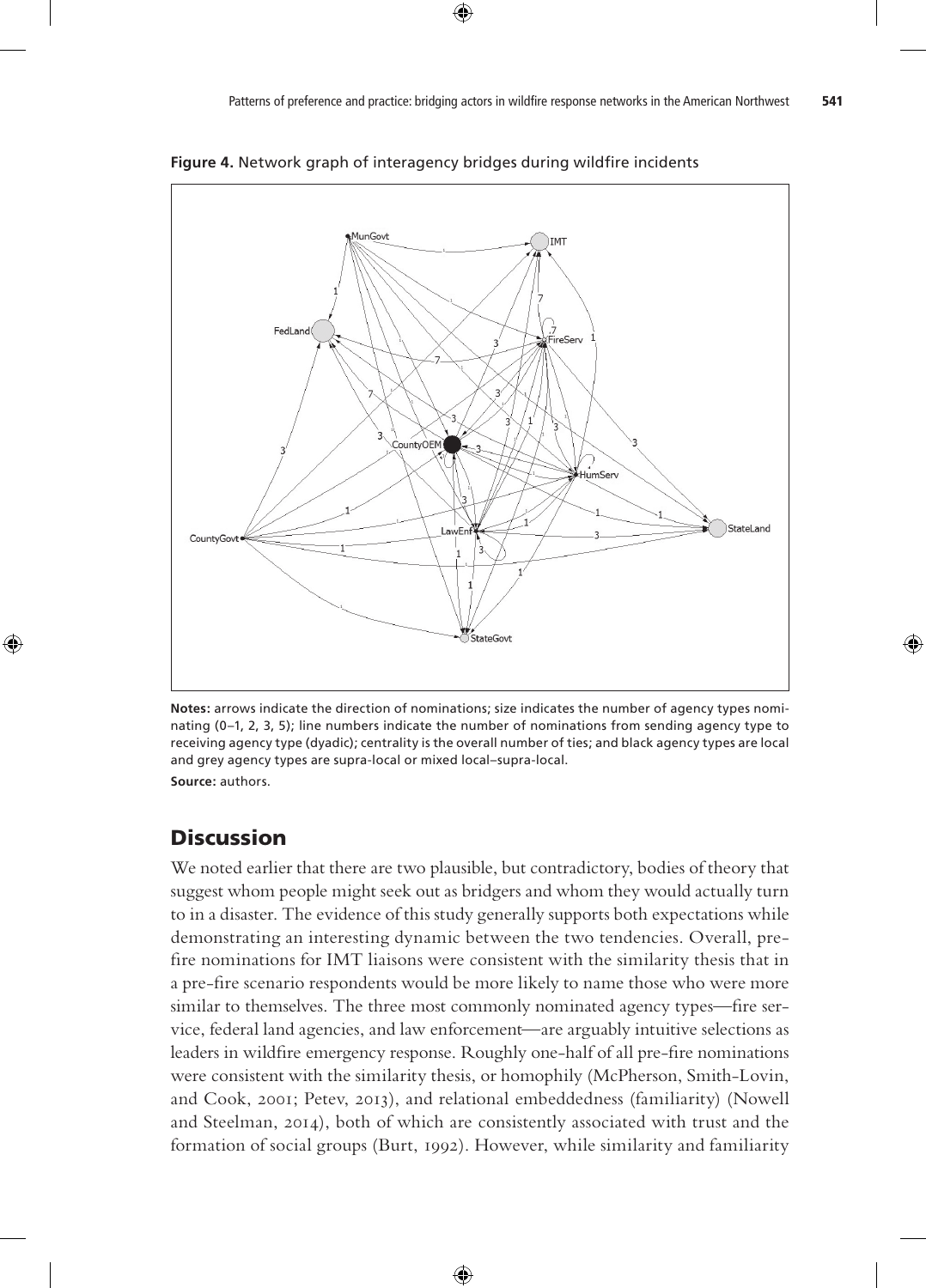appear to be reliable indicators of how people expected to organise in an emergency, this did not hold up for actual incident network performance in the cases examined.

The most noteworthy finding in this study is the difference in pre- and post-fire nominations for IMT bridges. Notably, fire service personnel were overwhelmingly favoured in pre-fire nominations, followed by federal land agencies, municipal governments, and law enforcement as distant seconds. The incident-based survey, though, revealed that locally-based federal land agencies were by far the most commonly nominated bridging actors (34 per cent). This is an important distinction, since it shows that the agencies most frequently trusted and expected to play a bridging role (fire service) did not actually fulfil this in practice. Instead, it was one of the least trusted agencies (local federal land agencies) that did so.

Interestingly, the rate of direct (that is, non-bridging) ties to IMTs (34 per cent) was equal to that of locally-based federal land agencies, indicating that IMTs engaged in a fair amount of direct coordination with a range of agency types in the network. Given the structure of IMTs, with assigned roles for liaising with local agencies and disseminating public information, as well as the holding of regular meetings with cooperating agencies as part of operations, this coordinating role is not entirely surprising. Currently, there are no established standards for appropriate levels of bridging, nor is all-purpose proscription likely possible or even necessarily desirable. Yet, this finding presents an interesting metric for comparison in future studies of bridging versus direct ties to IMTs (or equivalent emergency coordination units) in wildfire response networks.

Turning now to nomination patterns exhibited by different types of nominating agencies, there was a notable tendency for respondents to nominate agencies of the same type as their own. Homophilic preferences could prove problematic of course for the same reasons as discussed in the opening pages of this paper—complex networks, especially in emergency response, where time is critical, can be overburdened by demands from multiple subgroups that do not exhibit similar preferences. Trust beyond one's immediate cohort potentially could facilitate more effective bridging in complex incident networks. However, there was a precipitous decrease in homophilic nominations in actual incident networks, suggesting that in many ways local responders reframed their homophilic preferences during the incidents. In addition, this highlights that an important way in which IMTs manage incident coordination and local relational dynamics is through liaising directly with many organisations in the network. This suggests ultimately, too, that the dissimilarity thesis might hold some weight over the similarity thesis in actual practice.

It is somewhat surprising, though, that county OEMs did not rank higher in preand post-fire IMT liaison nominations. One would expect them to do so because their institutional roles are principally to facilitate coordination between agencies and they have less direct operational responsibilities, such as firefighting. This is especially so in incident-based nominations, where they ranked even lower than they did in pre-fire nominations as IMT bridges, suggesting that, like fire service leaders, they played a less central role in response network bridging than the local community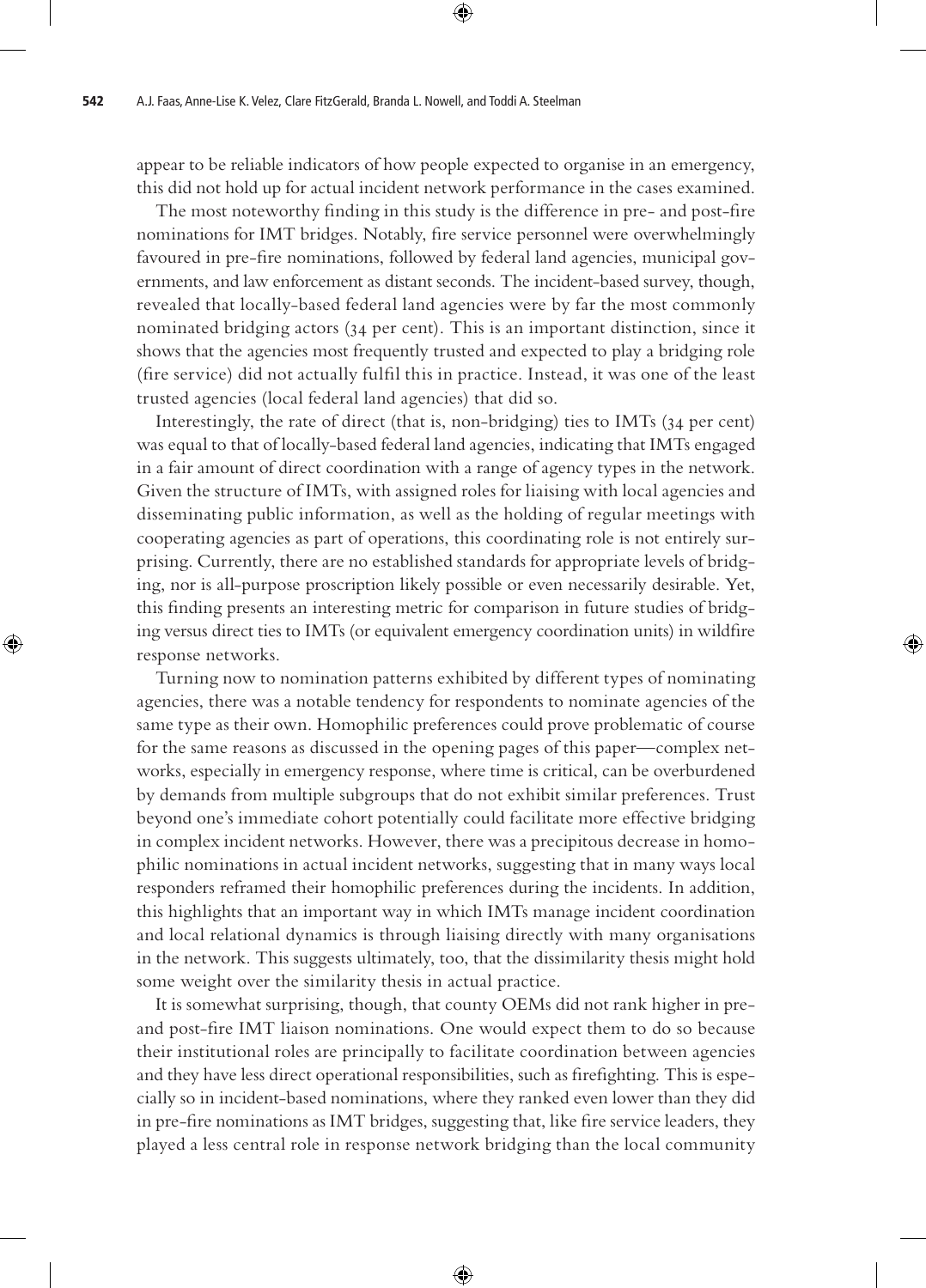expected. One possible explanation for this may be related to the order in which agencies are mobilised in response. Since wildfires frequently emerge from the forest, the USFS naturally engages first, frequently followed by law enforcement and the fire service, which must respond to road closures and structural protection imperatives in the earliest stages of wildfire spread to the WUI. Similarly, the issue might be jurisdictional, as landownership (such as county, federal, private, or state) often may dictate who is mobilised in leadership capacities. This may take precedence over the land's broader association with an adjoining county, especially in the early phases of an event. These other agencies are more likely therefore to be placed centrally in the network before county OEMs are engaged in response. Interestingly, while county OEMs are not particularly central as bridges to IMTs, they were the most central agency type nominated as a network leader during wildfire incidents, although federal land agencies received nominations from a greater range of agency types. This indicates that their roles were not entirely diminished in responder network coordination.

One way to interpret the discrepancy in pre- and post-fire nominations is that, when considering hypothetical wildfire emergency scenarios, respondents might be expected to think first of fire service agencies as natural leaders in these contexts. It is also worth noting that the rural regions of the American Northwest in the sample are known to exhibit a degree of mistrust in the federal government and tensions with federal land agencies are common (Anderson, 2006; Carroll et al., 2004, 2006; Fleming, McCartha, and Steelman, 2015), which could explain why these agencies are less likely to be nominated in hypothetical scenarios. Yet, it is important to consider whether this finding indicates that there are potential missed opportunities in network organisation in wildfire response in the region. Specifically, one is left to consider why fire services and other local agencies that a majority of respondents expect to play bridging roles in wildfire response frequently are less central, while federal land agencies instead take the lead.

#### Conclusion

This study has identified important patterns of preference and practice for bridging organisations in complex interagency networks in wildfire response in the American Northwest. In large-scale disasters, such as a wildfire, local and extra-local actors must come together to respond effectively to the threat, creating conditions where bridging actors play an essential part in the response. The research yielded much needed empirical evidence on the role of bridging actors in these disaster response networks. The generation of knowledge on bridging roles in disaster networks remains critical because coordination of action and the flow of information is essential to successful incident response and the prevention of conflict and cascading effects throughout the network.

The findings can be divided into two primary areas: theoretical; and practical. Theoretically, the study examines relationships between the theses of similarity and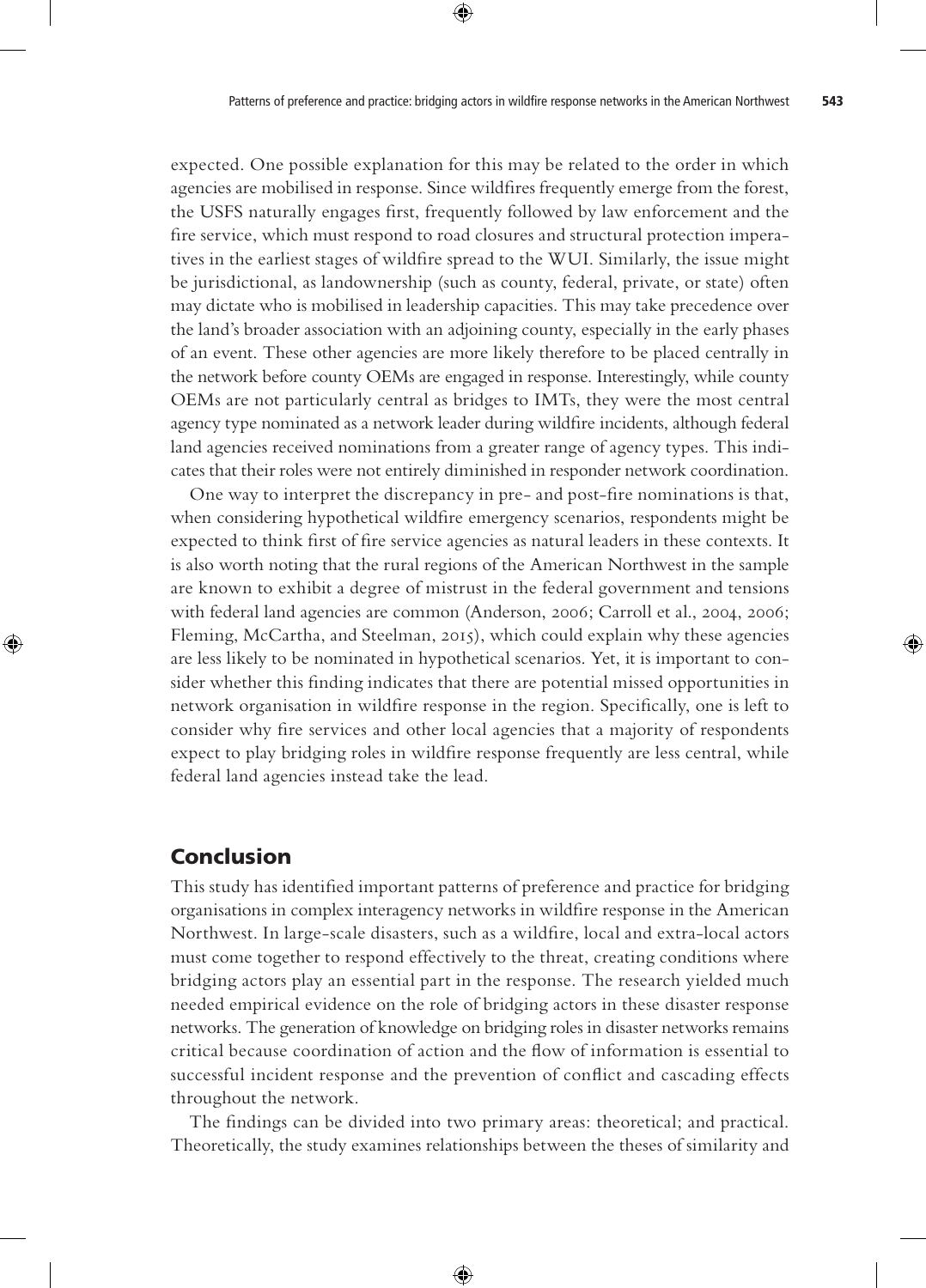dissimilarity in novel contexts of pre- and post-incident response networks. We find that idealised cognitive models do not correspond to practice; while there is a clear preference for similarity in pre-incident networks, this does not say much about how incident-based networks actually form. Similarity is a key element of how people envisage such a process, but, contrary to study expectations, there is a low correspondence between expectations and practice.

By understanding who people anticipate seeking and then identifying who is actually sought out, one can plan more realistically for effective disaster response. Practically, the findings suggest that:

- there are agency types that are preferred as bridges, yet they are not mobilised as such (fire service and, to a lesser extent, county OEM); and
- there is a possibility that agencies well-suited to play bridging roles (county OEMs) are less likely to fill these roles in practice.

Awareness of these patterns can be useful to agencies involved in wildfire response in a number of ways. First, they provide an opportunity—outside of immediate emergency settings—for agencies involved in wildfire response to evaluate and consider the preferences and practices of other organisations in incident-response networks. Second, they point to the need for wildfire-prone communities to build greater networks of trust and interaction outside of the fire season to extend trust in agencies other than their own. For instance, table-top exercises and response drills go a long way in building local relationships as people tend to trust familiar individuals over those they have not encountered previously. This is important in wildfire contexts as involved individuals are more likely to reach out to persons with whom they have an existing relationship. Ultimately, exercises that build larger and more diverse networks can help to fill gaps in the network during a time of crisis, creating increased potential for individuals in local agencies to serve as bridging actors with federal agencies involved in the same incident. Such activities could prove instrumental in forging greater consensus on which actors and agencies could be most effective in playing network leadership roles during an emergency. Finally, they present an opportunity to interrogate the competing operational and leadership priorities of the different agencies in a given network. In an emergency, operational priorities cannot be allowed to suffer due to network leadership demands; network leadership capacities can be augmented so as to minimise such risks. In the end, incident response is a social environment laden with culturally influenced perceptions and practices.

The findings highlight a need to bridge several social, cultural and, ultimately, operational gaps in wildfire response networks at the urban interface. Further research could help to refine understanding of these lacunae and address some of the limitations of this study. One limitation is that there was not a high degree of correspondence in the pre- and post-fire sample, meaning that it is difficult to examine change in specific respondents' nominations pre- and post-fire; however, attrition and varying response rates are common issues faced by all large survey studies, so it will be difficult to improve on this significantly in research of similar scope. Furthermore,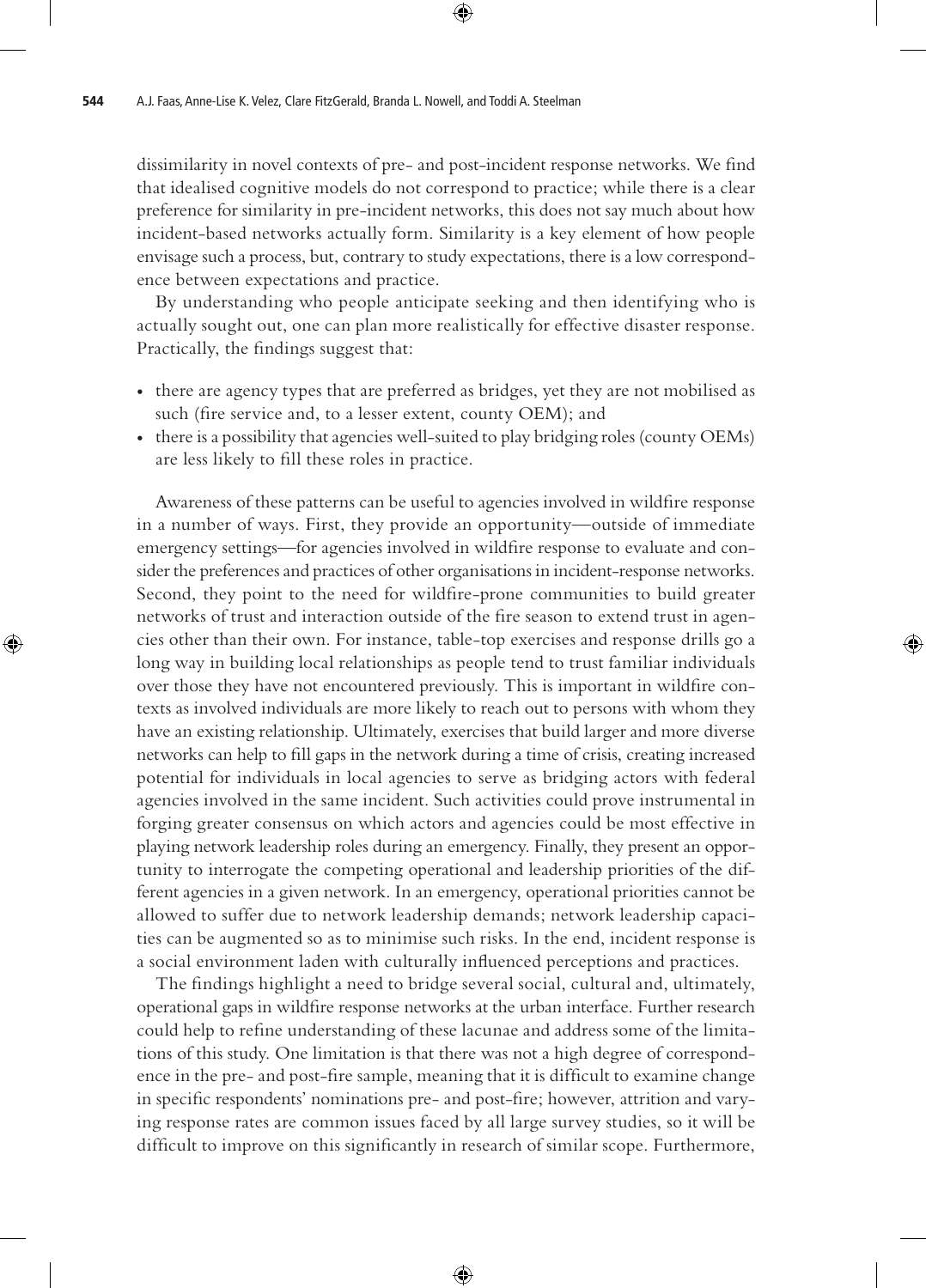the samples over-represented fire service and municipal government in the pre-fire sample and county OEM, county government, fire service, law enforcement, and the state government in the post-fire sample. While this undoubtedly influenced the distribution and centrality of certain types of nominees, we are confident in the general patterns reported here, as we did not attempt to identify bridging nomination patterns by agency type. Nonetheless, future studies might develop recruitment strategies that represent better the diversity of agencies in wildfire response networks. Another course of further study could be to focus on a smaller set of incidents, although there would likely be pronounced challenges in anticipating sites of WUI wildfires using smaller regional sampling frames for pre-fire surveys. Finally, other studies could attempt to follow up with respondents on specific wildfire incidents to probe local interpretations for differences or correspondence concerning bridging actor preference and practice.

Ultimately, given the potential relational risks inherent in large wildfire response networks, research on the relational factors that influence performance and inclusion stands to make noteworthy contributions to theory and practice. While there are numerous relational and other contextual factors that are unique to large wildfire response, building a greater corpus of empirical and theoretical knowledge on wildfire response networks has the potential to contribute to theory and practice in a variety of risk, hazard, and disaster contexts. Disaster risk reduction, hazard mitigation, emergency response, and disaster recovery all entail the mobilisation of multiple organisations, communities, and individuals, and increased awareness of the factors that influence effective network mobilisation and the meaningful inclusion of all stakeholders is fundamental to success in these areas.

## Acknowledgements

This study was supported by funds from the National Science Foundation, the USFS Northern Research Station, and the Joint Fire Science Program. The views and conclusions contained in this document are those of the authors and should not be interpreted as representing opinions or policies of the US government. Data were collected as part of a research initiative led by Branda Nowell (North Carolina State University) and Toddi Steelman (University of Saskatchewan)—for more information see http://firechasers.ncsu.edu. Special thanks to Candice Bodkin, Joy Davis, Casey Fleming, Mary Hano, Annie Izod, Emily McCarta, Holli Starr, Corinne Wilder, and Zheng Yang, as well as all of the emergency personnel who contributed time and insights to this project. Very special thanks to Eric C. Jones who provided graphics and helpful comments on this manuscript.

## Correspondence

Dr A.J. Faas, San Jose State University, Clark Hall Suite 469, One Washington Square, San José, CA 95192-0113, United States. Telephone:  $+1$  408 924 5732; e-mail: aj.faas@sjsu.edu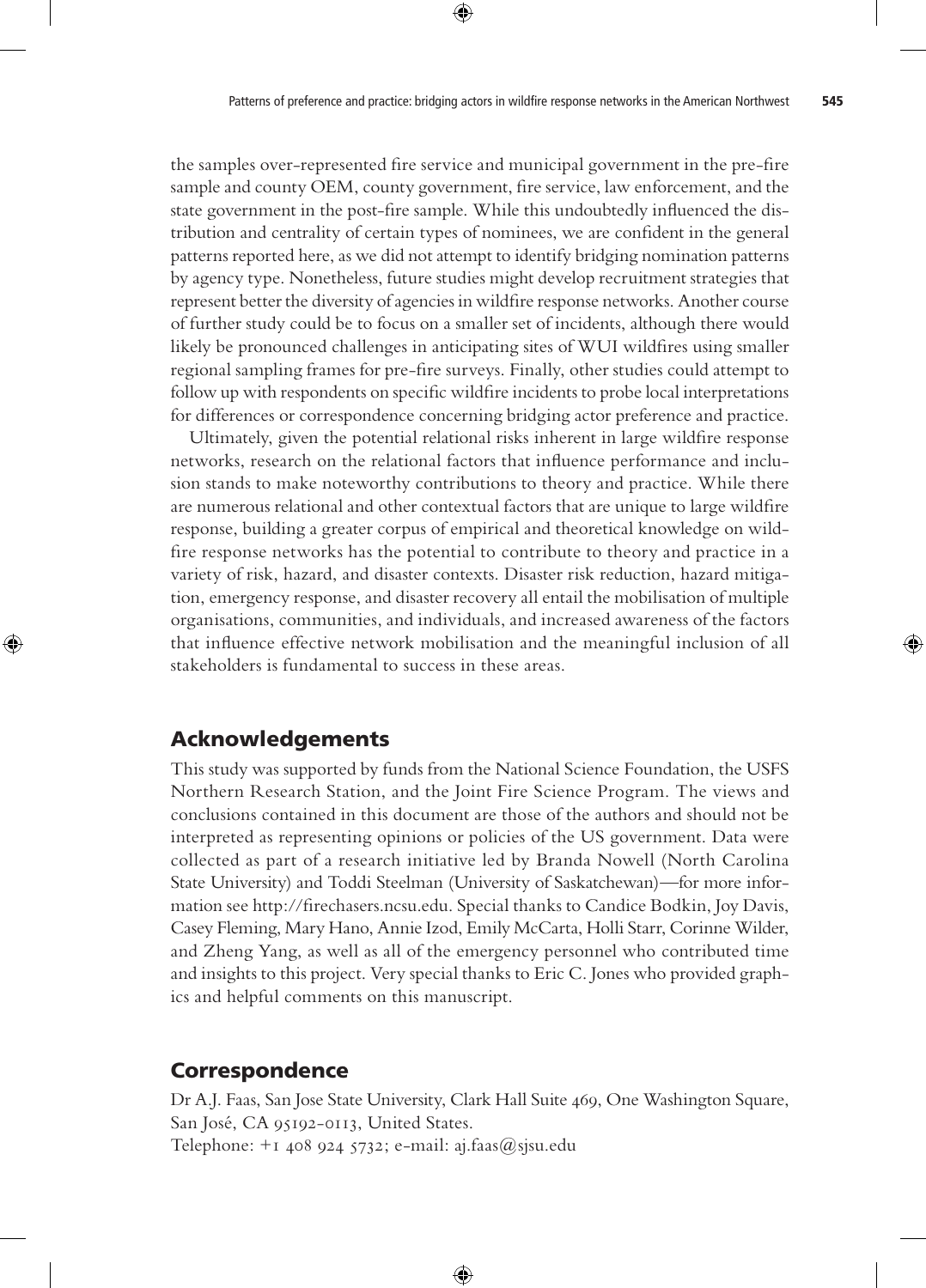#### Endnotes

- 1 A.J. Faas is an Assistant Professor in the Department of Anthropology, San Jose State University, United States; Anne-Lise K. Velez is a Postdoctoral Scholar at the School of Public and International Affairs, North Carolina State University, United States; Clare FitzGerald is a PhD Candidate in the School of Public and International Affairs, North Carolina State University, United States; Branda L. Nowell is an Associate Professor at the School of Public and International Affairs, North Carolina State University, United States; and Toddi A. Steelman is Executive Director and a Professor at the School of Environment and Sustainability, University of Saskatchewan, Canada.
- 2 See http://firechasers.ncsu.edu (last accessed on 24 June 2016).
- 3 Operationalised as a Type I or Type II fire event involving evacuations, road closures, and/or threatened structures.

## References

- Anderson, B. (1983) *Imagined Communities: Reflections on the Origin and Spread of Nationalism*. Verso, New York, NY.
- Anderson, M.K. (2006) *Tending the Wild: Native American Knowledge and the Management of California's Natural Resources*. University of California Press, Berkeley, CA.
- Baruch, Y. and B.C. Holtom (2008) 'Survey response rate levels and trends in organizational research'. *Human Relations.* 61(8). pp. 1139–1160.
- Bodin, Ö., B. Crona, and H. Ernstson (2006) 'Social networks in natural resource management: what is there to learn from a structural perspective?'. *Ecology and Society.* 11(2). r2. http://www. ecologyandsociety.org/vol11/iss2/resp2/ (last accessed on 28 June 2016)
- Brown, T. J., B.L. Hall, and A.L. Westerling (2004) 'The impact of twenty-first century climate change on wildland fire danger in the western United States: an application perspective'. *Climate Change.* 62(1). pp. 365-388.
- Bryson, J.M., B.C. Crosby, and M. Middleton Stone (2006) 'The design and implementation of cross-sector collaborations: propositions from the literature'. *Public Administration Review.* 66(S1). pp. 44–55.
- Burt, R. S. (1992) *Structural Holes*. Harvard University Press, Cambridge, MA.
- Carroll, M.S., L.L. Higgins, P.J. Cohn, and J. Burchfield (2006) 'Community wildfire events as a source of social conflict'. *Rural Sociology.* 71(2). pp. 261–280.
- Carroll, M.S., P.J. Cohn, D.N. Seesholtz, and L.L. Higgins (2004) 'Fire as a galvanizing and fragmenting influence on communities: the case of the Rodeo–Chediski fire'. *Society and Natural Resources.* 18(4). pp. 301–320.
- Choi, S.O. and R.S. Brower (2006) 'When practice matters more than government plans: a network analysis of local emergency management'. *Administration and Society.* 37(6). pp. 651–658.
- Coser, R. (1975) 'The complexity of roles as seedbed of individual autonomy'. In L. Coser (ed.) *The*  Idea of Social Structure: Essays in Honor of Robert Merton. Harcourt Brace Jovanovich, New York, NY. pp. 237–263.
- Cuthane, P.J. (1981) *Public Land Politics: Interest Group Influence on the Forest Service and the Bureau of Land Management*. Johns Hopkins University Press, Baltimore, MD.
- Fedkiw, J. (1998) *Managing Multiple Uses on National Forests, 1905–1995: A 90 Year Learning Experience and it isn't Finished Yet*. United States Department of Agriculture Forest Service, Newtown Square, PA.
- Fitzpatrick, C. and D.S. Mileti (1991) 'Motivating public evacuation'. *International Journal of Mass Emergencies and Disasters.* 9(2). pp. 137–152.
- Fleming, C.J., E.B. McCartha, and T.A. Steelman (2015) 'Conflict and collaboration in wildfire management: the role of mission alignment'. *Public Administration Review.* 75(3). pp. 445–454.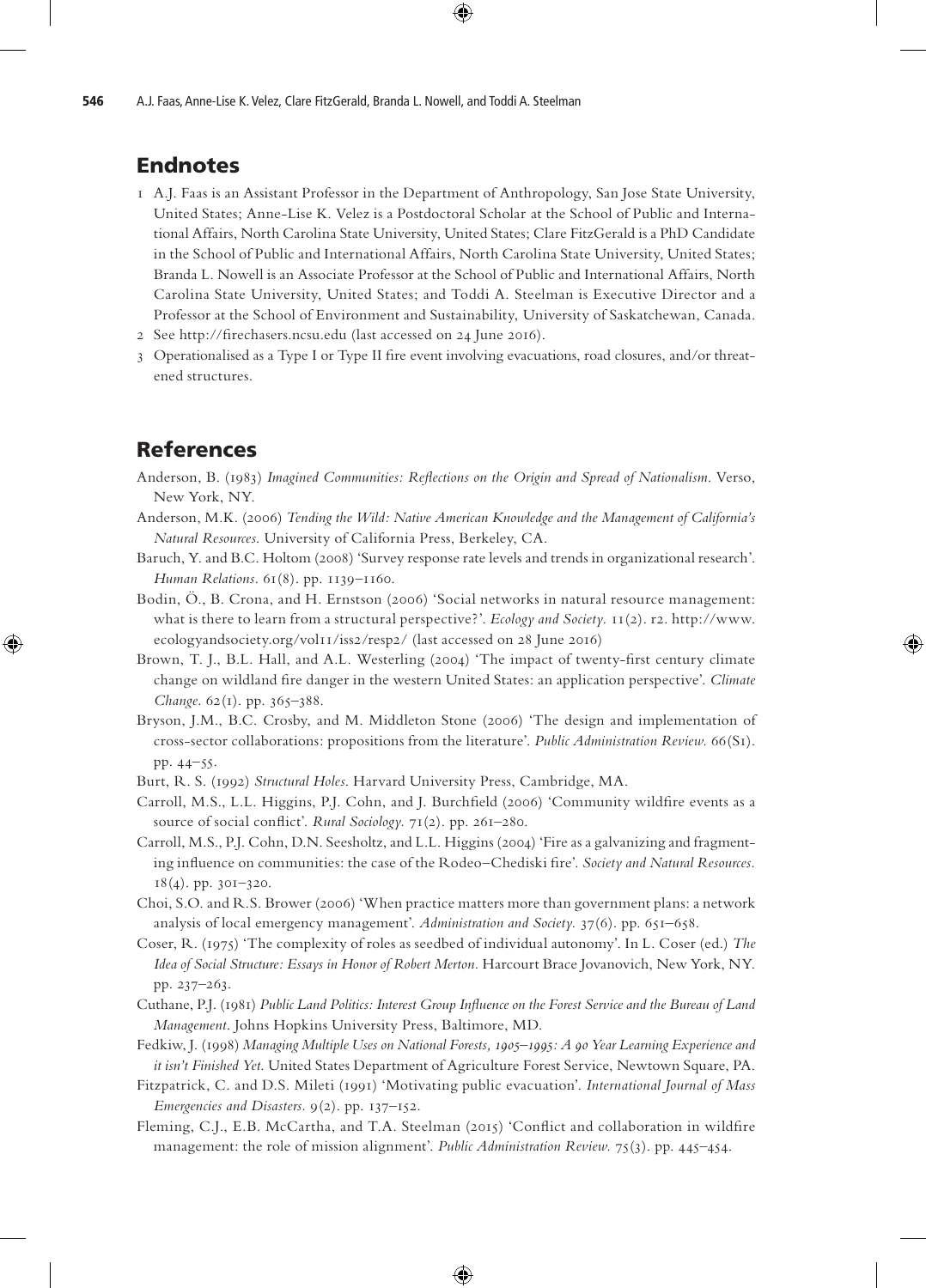- Frank, K.A. (2009) 'Quasi-ties: directing resources to members of a collective'. *American Behavioral Scientist.* 52. pp. 1613–1645.
- Granovetter, M. (1982) 'The strength of weak ties: a network theory revisited'. In P. Marsden and N. Lin (eds.) *Social Structure and Network Analysis.* Sage Publications, Beverly Hills, CA. pp. 105–130.
- Heberlein, T.A. (2012) *Navigating Environmental Attitudes*. Oxford University Press, Oxford.
- John, D. and G. Christopher (2000) 'A partnership for regional collaboration'. *Review of Policy Research.*  $17(2-3)$ . pp.  $47-61$ .
- Kapucu, N. (2006) 'Interagency communication networks during emergencies: boundary spanners in multiagency coordination'. *American Review of Public Administration.* 36(2). pp. 207–225.
- Krannich, R.S. and M.D. Smith (1998) 'Local perceptions of public lands natural resource management in the rural west: toward improved understanding of the "revolt in the west"'. *Society and Natural Resources.* 11(7). pp. 677–695.
- Lightfoot, K.G., R.Q. Cuthrell, C.J. Striplen, and M.G. Hylkema (2013) 'Rethinking the study of landscape management practices among hunter-gatherers in North America'. *American Antiquity.*  $78(2)$ . pp.  $285-301$ .
- Lundin, M. (2007) 'Explaining cooperation: how resource interdependence, goal congruence, and trust affect joint actions in policy implementation'. *Journal of Public Administration Research and Theory.*  $17(4)$ *, pp.*  $651-673$ *.*
- Manring, S.L. (2007) 'Creating and managing interorganizational learning networks to achieve sustainable ecosystem management'. *Organization and Environment.* 20(3). pp. 325–326.
- McCaffrey, S., E. Toman, M. Stidham, and B. Shindler (2013) 'Social science research related to wildfire management: an overview of recent findings and future research needs'. *International Journal of Wildland Fire.* 22(1). pp. 15–24.
- McCarthy, J. (2002) 'First world political ecology: lessons from the wise use movement'. *Environment and Planning.* 34(7). pp. 1281–1302.
- McEntire, D.A. (2007) *Disciplines, Disasters and Emergency Management: The Convergence and Divergence of Concepts, Issues and Trends from the Research Literature*. Charles Thomas, Springfield, IL.
- McPherson, M., L. Smith-Lovin, and J.M. Cook (2001) 'Birds of a feather: homophily in social networks'. *Annual Review of Sociology.* 27. pp. 415–444.
- Milward, H.B. and K.G. Provan (2000) 'Governing the hollow state'. *Journal of Public Administration Research and Theory.* 10(2). pp. 359–380.
- Nowell, B. and T.A. Steelman (2014) 'Communication under fire: the role of embeddedness in the emergence and efficacy of disaster response communication networks'. *Journal of Public Administration Research and Theory.* 24(4). http://jpart.oxfordjournals.org/content/early/2014/07/01/jopart.muu021 (last accessed on 28 June 2016).
- Perrone, V., A. Zaheer, and B. McEvily (2003) 'Free to be trusted? Organizational constraints on trust in boundary spanners'. *Organization Science.* 14(4). pp. 422–439.
- Petev, I.D. (2013) 'The association of social class and lifestyle: persistence in American sociability, 1974–2010'. *American Sociological Review.* 78(4). pp. 633–661.
- Powell, W.W., K.W. Koput, D.R. White, and J. Owen-Smith (2005) 'Network dynamics and field evolution: the growth of interorganizational collaboration in the life sciences'. *American Journal of Sociology.* 110(4). pp. 1132–1205.
- Provan, K.G. and H.B. Milward (2001) 'Do networks really work? A framework for evaluating public sector organizational networks'. *Public Administration Review.* 61(4). pp. 414–423.
- Pyne, S.J. (2001) *Year of the Fires: The Story of the Great Fires of 1910*. Viking Press, New York, NY.
- Rogers, E.M. (2003) *Diffusion of Innovations.* Fifth edition. Free Press, New York, NY.
- Running, S.W. (2006) 'Is global warming causing more, larger wildfires?'. *Science.* 313(5789). pp. 927–928. Schneider, M., J. Scholx, M. Lubell, D. Mindruta, and M. Edwardsen (2003) 'Building consensual institutions: networks and the national estuary program'. *American Journal of Political Science.* 47(1). pp. 143–158.